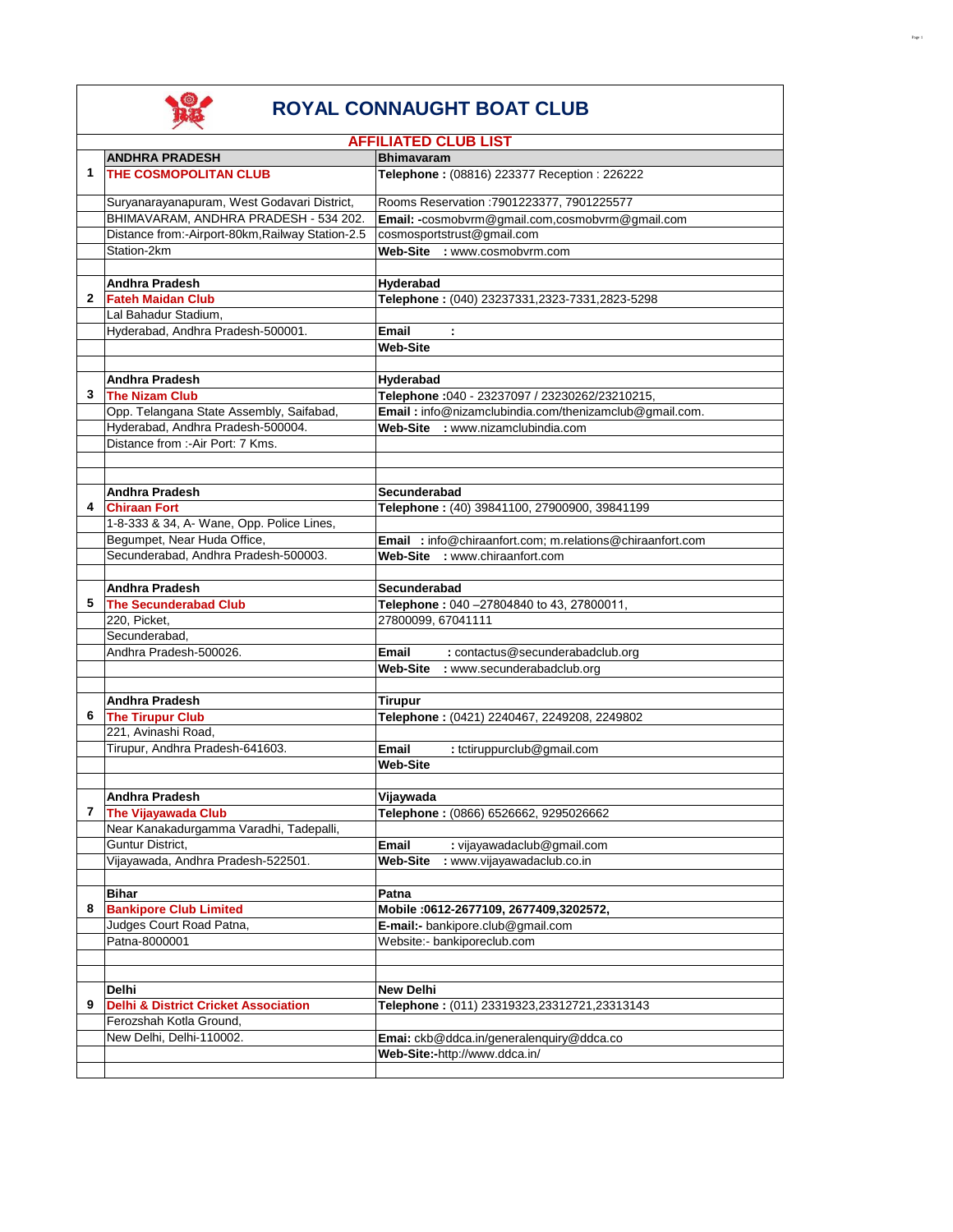

|                                                  | <b>AFFILIATED CLUB LIST</b>                                |
|--------------------------------------------------|------------------------------------------------------------|
| Delhi                                            | <b>New Delhi</b>                                           |
| 10 Jahanpanah Club                               | Telephone: (011) 26277072/73/74                            |
| Mandakini Housing Scheme, Alaknanda,             |                                                            |
| New Delhi, Delhi-110019.                         | : jahanpanahclub@vsnl.net/mail@jahanpanahclub.com<br>Email |
|                                                  | <b>Web-Site</b><br>: www.jahanpanahclub.com                |
|                                                  |                                                            |
| Delhi                                            | <b>New Delhi</b>                                           |
| <b>11 JANAK PURI CLUB</b>                        | Telephone: (011) 25505353, 25505339,25502533,41717456      |
| PLOT NO. 17, CULTURAL COMPLEX DISTRICT           |                                                            |
| JANAK PURI, NEW DELHI,                           | Email<br>: janakpuriclub@yahoo.co.in                       |
| Delhi-110058.                                    |                                                            |
|                                                  | <b>Web-Site</b><br>: www.janakpuriclub.co.in               |
|                                                  |                                                            |
| Delhi                                            | <b>New Delhi</b>                                           |
| 12 National Sports Club Of India                 | Telephone: (011) 23386261 / 62 /63, 23383988 / 89          |
| Mathura Road Road Opp Exhibition                 |                                                            |
| Ground Pragati Maidan                            | Email<br>: nscidel@gmail.com                               |
| New Delhi, Delhi-110001.                         | <b>Web-Site</b><br>: www.nscimumbai.com                    |
|                                                  |                                                            |
| Delhi                                            | <b>New Delhi</b>                                           |
| 13 New Friends Club                              | Telephone: (011) 26328235, 26326656, 26313479, 51627730    |
| New Friends Colony, Mathura Road,                |                                                            |
| New Delhi, Delhi-110065.                         | Email<br>: nfclub94@yahoo.com;info@newfriendsclub.org      |
|                                                  | <b>Web-Site</b><br>: www.friendsclub.in                    |
|                                                  |                                                            |
|                                                  |                                                            |
| Goa                                              | Panaji                                                     |
| 14 Clube Tennis De Gasper Dias                   | Telephone: (832) 2462220, 2462221, 2463491, 2463492        |
| Dr. Jack Sequeira Road                           |                                                            |
| Miramar, Panaji-Goa, 403001.                     | Email: reservations@clubegaspardias.com;                   |
|                                                  | gm@clubegaspardias.com                                     |
|                                                  | Web-Site : www.clubegaspardias.com                         |
|                                                  |                                                            |
| Gujarat                                          | Ahmedabad                                                  |
| 15 Ellisbridge Gymkhana Club                     | Telephone: (079) 26425240/41/42/43/44/45.                  |
| Netaji Marg, Next to Law Garden,                 |                                                            |
| Ahmedabad, Gujarat- 380006.                      | : info@ellisbridgegymkhana.com<br>Email                    |
|                                                  | : www.ellisbridgegymkhana.com<br><b>Web-Site</b>           |
|                                                  |                                                            |
| Gujarat                                          | Ahmedabad                                                  |
| 16 Rajpath Club Ltd.                             | Telephone: (79)29705181-84 & 29705481 -29705484,           |
| S G Road, Ahmedabad. 380059. Gujarat, India.     | Mobile No: 9327919757                                      |
| Distance from:- Airport 20 km Railway Station    | Email<br>: rajpath@rajpathclub.com                         |
|                                                  | Web-Site : www.rajpathclub.com                             |
|                                                  |                                                            |
|                                                  |                                                            |
| Gujarat                                          | Ahmedabad                                                  |
| 17 The Ahmedabad Militrary Rifle Traning         | Telephone :+91-79-2560 1809, 2560 1992                     |
| Military Education Campus, Khanpur,              |                                                            |
| Ahmedabad, Gujarat- 380001.                      | Email : rifleclub@gmail.com,contact@rifleclubahmedabad.com |
| Distance from:- Airport 7 km Railway Station 2.5 | <b>Web-Site</b><br>: www.rifleclubahmedabad.com            |
| stand 3 km.                                      |                                                            |
|                                                  |                                                            |
| Gujarat                                          | Ahmedabad                                                  |
| 18 The Sports Club Of Gujarath Ltd.              | Telephone: (79) 26440371/73, 26560597, 26440661.           |
| Sardar Patel Stadim, Navrangapura,               |                                                            |
| Ahmedabad, Gujarat- 380 014                      | Email<br>: mailbox@sportsclub-gujarat.com                  |
| Distance from:- Airport 10 km. Railway Station 6 | <b>Web-Site</b><br>: www.sportsclub-gujarat.com            |
|                                                  |                                                            |
|                                                  |                                                            |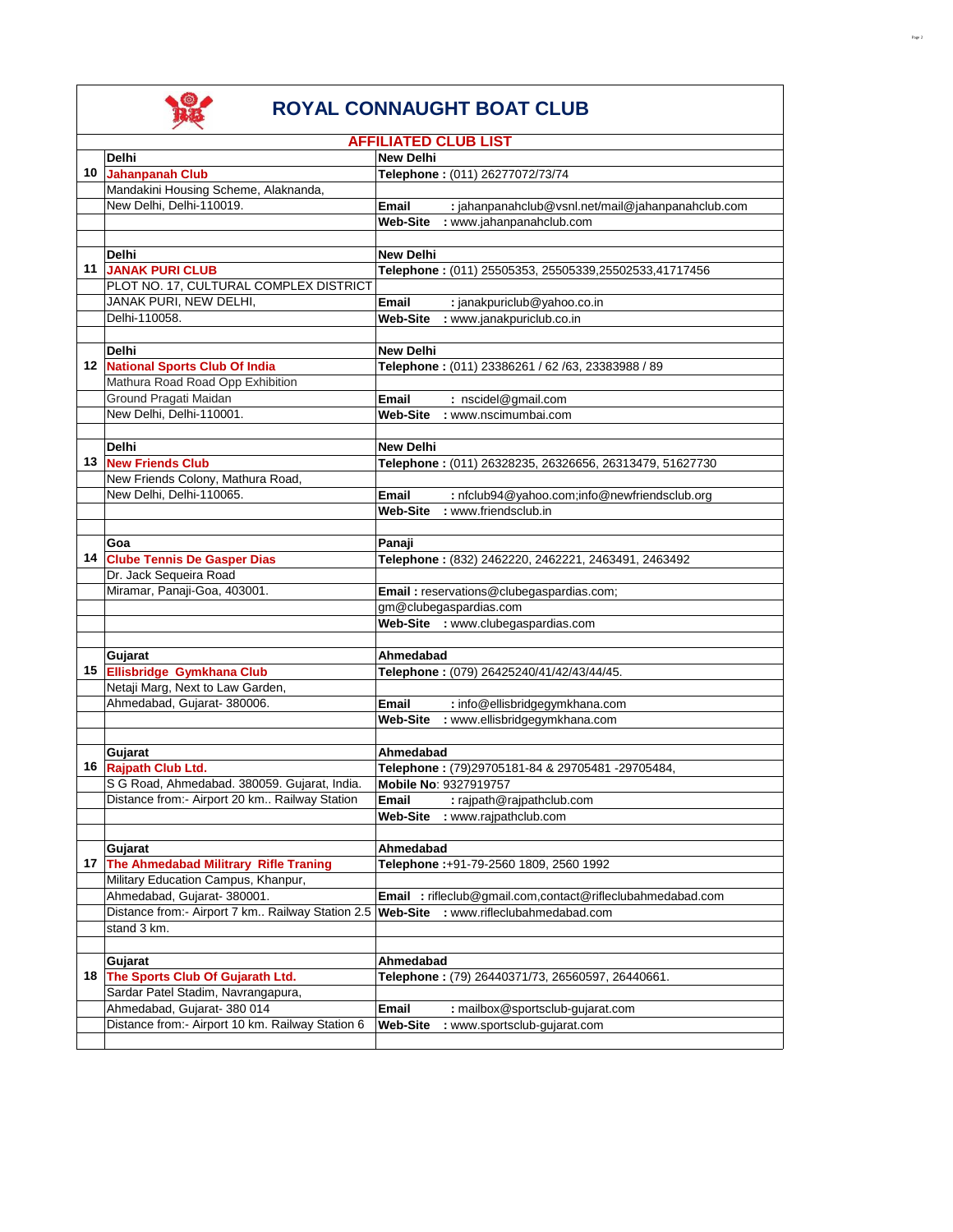

|    | <b>AFFILIATED CLUB LIST</b>                         |                                                         |
|----|-----------------------------------------------------|---------------------------------------------------------|
|    | Gujarat                                             | Vadodara                                                |
|    | 19 BARADO PRESIDENCY SPORTS CLUB                    | Telephone: (265) 6567575; 8866067575                    |
|    | SHERKHI, NEXT TO PODAR WORLD SCHOOL                 |                                                         |
|    | GOTRI-SEVASI ROAD,                                  | : bpsc@presidencyclubs.com<br>Email                     |
|    | VADODARA, GUJRAT - 391330.                          | <b>Web-Site</b><br>: www.presidencyclubs.com            |
|    |                                                     |                                                         |
|    | Gujarat                                             | Vadodra                                                 |
|    | 20 The Maharaja Pratapsingh Corp. Gymkhana          | Telephone: (0265) 2433989, 2433536, 2433903,2652433989, |
|    | Jawaharlal Nehru Road,                              |                                                         |
|    | Vadodara, Gujrat-390001.                            | Email:info@polompcgym.org;INFO@POLOCLUBOFBARODA.ORG     |
|    |                                                     | BOOKING@POLOCLUBOFBARODA.ORG                            |
|    |                                                     | Web-Site : www.polompcgym.org                           |
|    |                                                     |                                                         |
|    | Gujarat                                             | Valsad                                                  |
| 21 | <b>Bulsar District Cricket Association</b>          | Telephone: (2632) 253347,248742 /43 / 75                |
|    | Jalaram Road, Valsad,                               |                                                         |
|    | Vadodara, Gujarat-396001.                           | : bdca12@yahoo.com<br>Email                             |
|    |                                                     |                                                         |
|    | Gujarat                                             | Ahmedabad                                               |
|    | 22 Gulmohar Greens-Golf & Country Club Ltd          | Telephone: 09687628050/51/52/53/54                      |
|    | Next to "Gokul-Vrindavan" Off Sarkhej-Sanand        |                                                         |
|    | Village: Kolat, Taluka: Sanand                      | <b>Email</b><br>: info@gulmohargreens.com               |
|    | Ahmedabad - 382110, Gujarat-India                   |                                                         |
|    |                                                     |                                                         |
|    | Gujarat                                             | Ahmedabad                                               |
|    | 23 EKA CLUB                                         | Telephone: +91 (0) 79 2537 0099, 25370006,              |
|    | The Arena, Gate No. 3, Kankaria Road,               | Mobile:- 9825005618                                     |
|    | Beside Dinner Point Hotel, Kankaria Lake,           | Email :- care@ekaworld.net                              |
|    | Ahmedabad - 380002, Gujarat-India                   | Website:- www.ekaworld.net                              |
|    |                                                     |                                                         |
|    | 24 Gujarat                                          | Ahmedabad                                               |
|    | <b>Savvy Swaraaj Sports Club</b>                    | Telephone: 079-40395121/22/23,                          |
|    | Godrej Garden City,                                 | Mobile:- 08980012807,                                   |
|    | Off. S.G. Highway Jagatpur,                         | Email :-anup@swaraajsports.com;info@swaraajsport.com    |
|    | Ahmedabad-382481,                                   | Website:-http://clientdemo.co.in/savvy/                 |
|    | Gujarat India,                                      |                                                         |
|    |                                                     |                                                         |
|    | 25 Gujarat                                          | Ahmedabad                                               |
|    | The Belvedere Golf & Country Club                   | Mobile: 7966515151                                      |
|    | Andani Shantigram, Nr. Vaishno Devi,                |                                                         |
|    | Circle, S.G. Highway,                               | <b>Email:</b> -info.ahd@belvedereclub.in                |
|    | Ahmedabad-382421,                                   | Website:-https://ahmedabad.belvedereclub.in             |
|    | Gujarat India,                                      |                                                         |
|    |                                                     |                                                         |
|    | <b>Himachal Pradesh</b>                             | Himachal Service Clubs (Manali)                         |
|    | 26 Himachal Service Clubs (Manali)                  | Mobile: +91-7807094170                                  |
|    | Vill. Nagabag, P.O. Bandrol                         | E-mail:- info@himachalserviceclubs.com                  |
|    | Teh. And Distt. Kullu,                              |                                                         |
|    | Himachal Pradesh Pin.-175128                        |                                                         |
|    |                                                     |                                                         |
|    | Jammu & Kashmir                                     | Jammu                                                   |
|    | 27 Jammu Club                                       | Telephone: (0191) 2548437 / 2549213 / 2572852           |
|    | M. A. M. Sports Complex,                            |                                                         |
|    | Jammu, Jammu & Kashmir-180001.                      | Email<br>: contact@jammuclub.in; itcell@jammuclub.in    |
|    | Distance from :- Air Port: 4.5 Kms. Bus Station : 1 | <b>Web-Site</b><br>: www.jammuclubjammu.com             |
|    | Station: 2.5 Kms                                    |                                                         |
|    |                                                     |                                                         |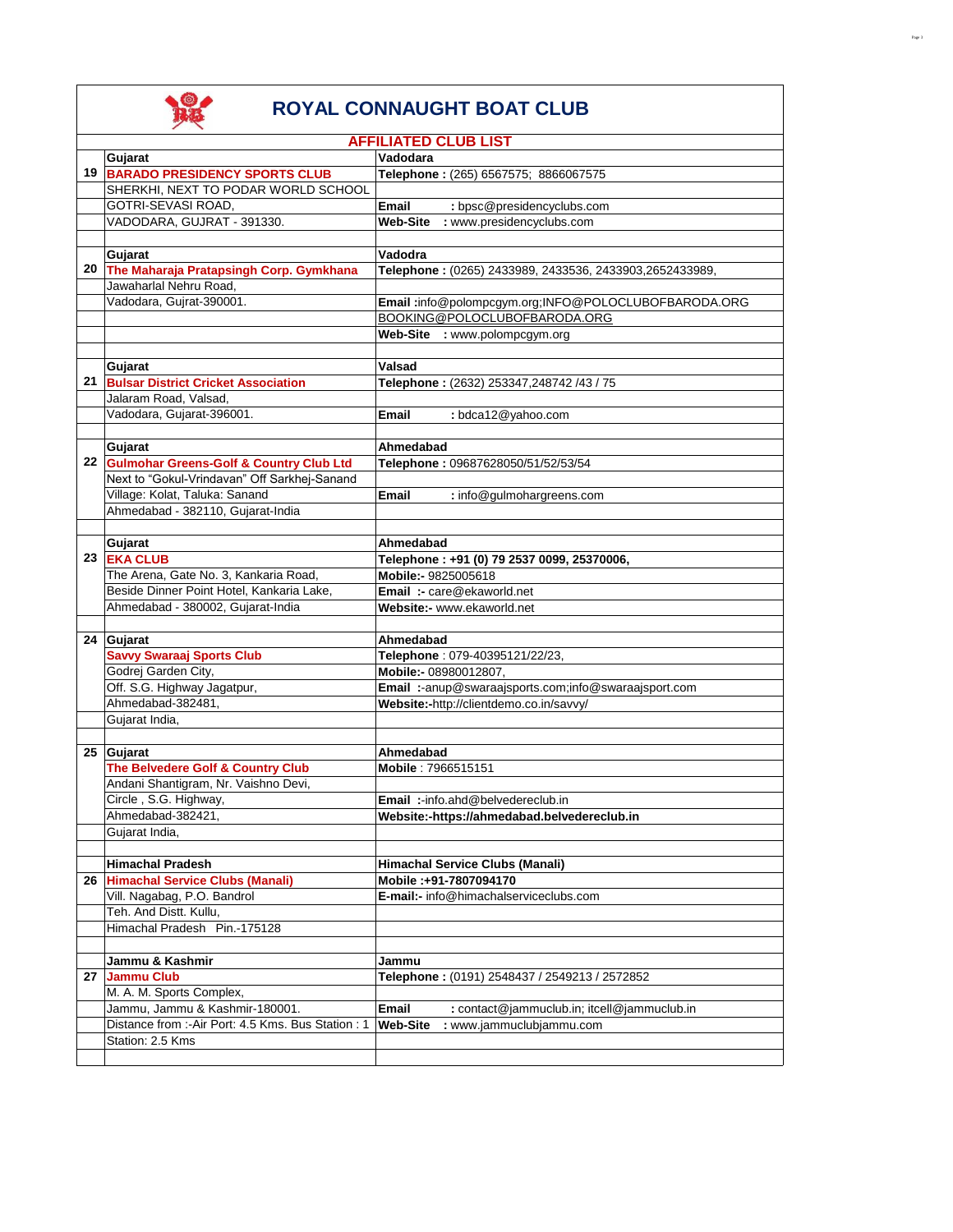

|    | <b>AFFILIATED CLUB LIST</b>                    |                                                                         |  |
|----|------------------------------------------------|-------------------------------------------------------------------------|--|
|    | <b>Jharkhand</b>                               | Jamshsdpur                                                              |  |
|    | 28 The United Club                             | Telephone: (0657) 2424015,2427805,2143770                               |  |
|    | C-Road Bistupur, P.B. No.76,                   |                                                                         |  |
|    | Jamshsdpur, Jharkhand -831 001.                | Email<br>: info@theunitedclub.org                                       |  |
|    | Distance from:-Airport-80km, Railway Station-7 | <b>Web-Site</b><br>: www.theunitedclub.org                              |  |
|    | Station-2km                                    |                                                                         |  |
|    |                                                |                                                                         |  |
|    | Karnataka                                      | <b>Bangalore</b>                                                        |  |
|    | 29 Best Club                                   | Telephone: (080)-28613334 / 28613211/28616800 / 28616801                |  |
|    | No. 648, 4th Stage, Beml Layout,               |                                                                         |  |
|    | Rajarajeshwari Nagar,                          | Email: info@bestclubbangalore.com; bestclub1994@gmail.com               |  |
|    | Bangalore, Karanataka-560098.                  | Web-Site : www.bestclubbangalore.com                                    |  |
|    |                                                |                                                                         |  |
|    | Karnataka                                      | <b>Bangalore</b>                                                        |  |
| 30 | <b>Bowring Institute</b>                       | Telephone: (080) 22228881, Reception: 080 22531235 / 236                |  |
|    | 19, St. Mark's Road,                           |                                                                         |  |
|    | Bangalore, Karnataka-560001.                   | <b>Email</b><br>: bowringinstitute@hotmail.com                          |  |
|    | Distance from:- Railway Station:-6 Km,         | <b>Web-Site</b><br>: www.bowringinstitute.com;admin@bowringinstitute.in |  |
|    | Airport:- 35 Km                                |                                                                         |  |
|    |                                                |                                                                         |  |
|    | Karnataka                                      | <b>Bangalore</b>                                                        |  |
| 31 | <b>Builder's NGV Club</b>                      | Telephone: - 080-2570 2247/48 080 - 4110 3506                           |  |
|    | National Games Housing Complex,                |                                                                         |  |
|    | Khb, Koramangala,                              | Email: info@buildersngvclub.com;info@buildersngvclub.com                |  |
|    | Bangalore, Karnataka-560047.                   | : www.buildersngvclub.com<br>Web-Site                                   |  |
|    | 32 Karnataka                                   | <b>Bangalore</b>                                                        |  |
|    | <b>Catholic Club</b>                           | Telephone: (080) 41128230, 49023333,                                    |  |
|    | 22, Museum Road,                               |                                                                         |  |
|    | Bangalore, Karnataka-560025.                   | : info@catholiclub.com<br>Email                                         |  |
|    |                                                | <b>Web-Site</b><br>: www.catholiclub.com                                |  |
|    | Karnataka                                      | <b>Bangalore</b>                                                        |  |
|    | 33 Century Club                                | Telephone: (080) 22214121, 22215122, 22214123,                          |  |
|    | No. 1 Seshadri Road,                           | 22211124, 22273975, 22211633                                            |  |
|    | Bangalore, Karnataka-560001.                   |                                                                         |  |
|    |                                                | Email<br>: centuryclub@vsnl.net                                         |  |
|    |                                                | <b>Web-Site</b><br>: www.centuryclub.in                                 |  |
|    |                                                |                                                                         |  |
|    | Karnataka                                      | <b>Bangalore</b>                                                        |  |
|    | 34 Cosmoplitan Club                            | Telephone: (080) 26630093, 26630682, 26630110,22451811                  |  |
|    | 22nd Cross, 3rd Block, Jayanagar,              |                                                                         |  |
|    | Bangalore, Karnataka-560011.                   | Email : cosmojnrblr_club@sify.com                                       |  |
|    | Distance from the Club :-Air Port: 30 Kms.     | cosmoclubjnr@gmail.com                                                  |  |
|    | Railway Station: 8 Kms Bus Station: 8 Kms.     | Web-Site<br>: www.cosmopolitanclubjnrblr.com                            |  |
|    |                                                |                                                                         |  |
|    | Karnataka                                      | <b>Bangalore</b>                                                        |  |
|    | 35 Indiranagar Club                            | Telephone :(080) 2528 0323,25280 323, 41153 378,                        |  |
|    | 9th Main, 4th Gross, HAL 2nd Stage,            |                                                                         |  |
|    | Bangalore, Karnataka-560008.                   | Email: admin@indiranagarclub.in,indiranagarclub@gmail.com               |  |
|    |                                                | Web-Site<br>: www.indiranagarclub.in                                    |  |
|    |                                                |                                                                         |  |
|    | Karnataka                                      | <b>Bangalore</b>                                                        |  |
| 36 | Karnataka State Hockey Association             | Telephone: (080) 22277373, 42443777, 42443701                           |  |
|    | Hockey Stadium, Rhenius Street, Langford Town, | Mobile: 9980905385                                                      |  |
|    | Bangalore, Karnataka-560025.                   | <b>Email</b><br>: ksha@vsnl.net;gowdrags@yahoo.com                      |  |
|    |                                                | Web-Site<br>: www.karnatakahockey.org                                   |  |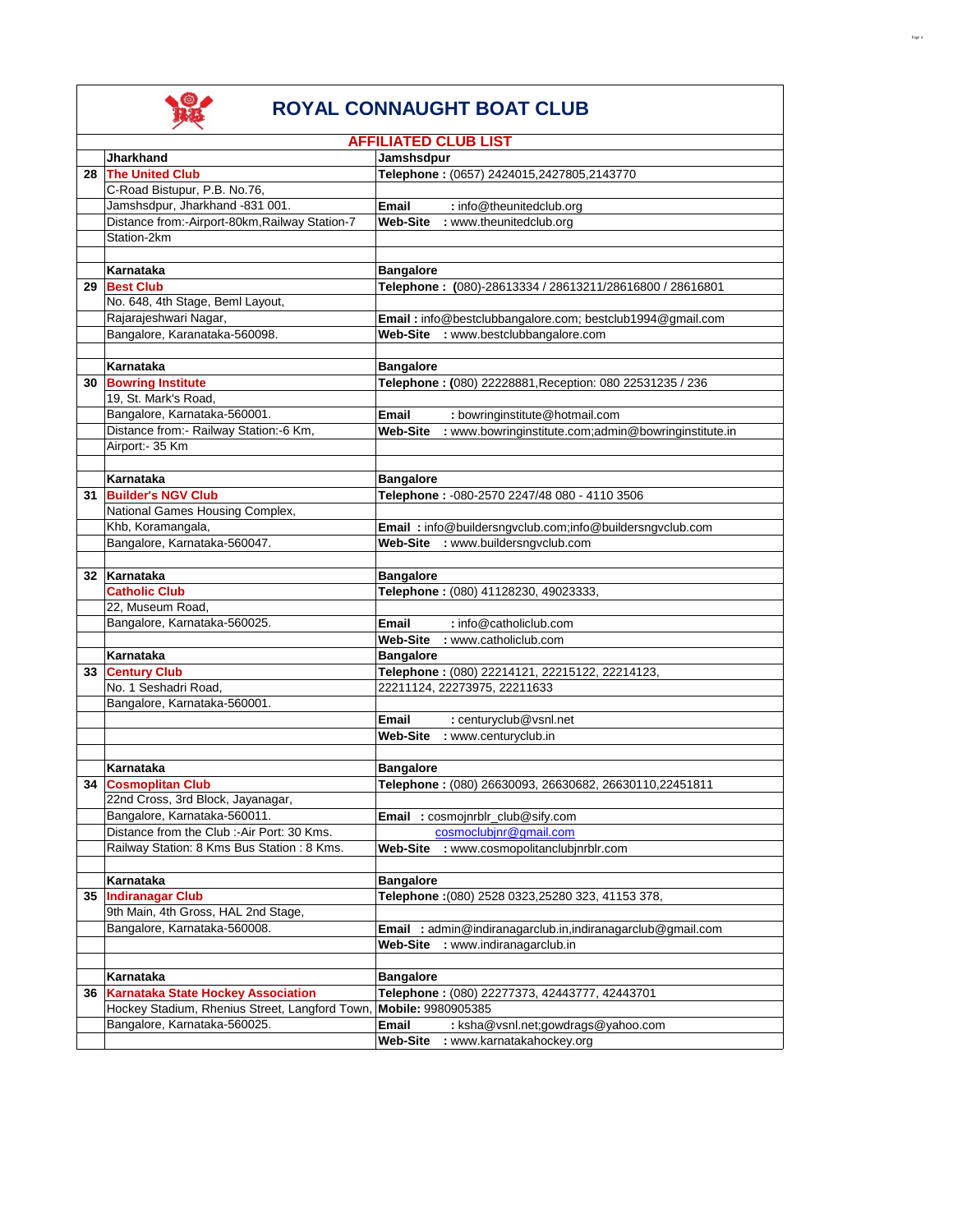

|    | <b>AFFILIATED CLUB LIST</b>                                               |                                                                            |
|----|---------------------------------------------------------------------------|----------------------------------------------------------------------------|
|    |                                                                           |                                                                            |
|    | Karnataka                                                                 | <b>Bangalore</b>                                                           |
|    | 37 Rajmahal Vilas Club                                                    | Telephone: (080) 23417259, 23512106                                        |
|    | CA-3, 15th Cross, 3rd Main, RMV II Stage,<br>Bangalore, Karnataka-560094. | Email<br>: rmvclub@yahoo.co.in                                             |
|    |                                                                           | <b>Web-Site</b><br>: www.rmvclub.com                                       |
|    |                                                                           |                                                                            |
|    | Karnataka                                                                 | <b>Bangalore</b>                                                           |
|    | <b>38 THE KARNATAKA STATE BILLIARDS</b>                                   | Telephone: (080) 43223222, 22269970                                        |
|    | No.5/1, Miller Tank Bed Area,                                             |                                                                            |
|    | Jasma Bhavan Road, Bangalore-560 052.                                     | <b>Email:</b> ksba@vsnl.com. ksba_blr@dataone.in:                          |
|    | Distance from:- Airport Domestic -40 kms &                                | Contact@ksba.in:presidentksba@vahoo.com                                    |
|    | Railway station: 6 kms                                                    | Web-Site : www.ksba.in                                                     |
|    |                                                                           |                                                                            |
|    | Karnataka                                                                 | <b>Bangalore</b>                                                           |
|    | 39 The Karnataka State Cricket Association Club                           | Telephone: (080) 4015-4015,40154009,40154013                               |
|    | M. Chinnaswamy Stadium, Cubbon Road,                                      |                                                                            |
|    | Bangalore, Karnataka-560001.                                              | Email<br>: KSCA@ksca.co.in; roomreception@ksca.co.in;<br>office@ksca.co.in |
|    |                                                                           | Web-Site : www.ksca.co.in                                                  |
|    |                                                                           |                                                                            |
|    | Karnataka                                                                 | <b>Bangalore</b>                                                           |
|    | 40 The Malleswaram Association                                            | Telephone: (080) 23311388, 276, 924                                        |
|    | 110, 7th Cross, Malleswaram,                                              |                                                                            |
|    | Bangalore, Karnataka-560003.                                              | Email<br>: mas@bgl.vsnl.net.in;                                            |
|    |                                                                           | themalleswaramassociation@gmail.com                                        |
|    |                                                                           | Web-Site : www.malleswaramassociation.com                                  |
|    |                                                                           |                                                                            |
|    | Karnataka                                                                 | Hubli                                                                      |
|    | 41 Hubli Gymkhana Club                                                    | Telephone: (0836) 236 6685, 2362798                                        |
|    | Club Road, Keshwapur,                                                     |                                                                            |
|    | Hubli, Karnataka-580023.                                                  | Email<br>: hubligymkhanaclub@gmail.com<br>Web-Site<br>$\mathbf{r}$         |
|    |                                                                           |                                                                            |
|    | Karnataka                                                                 | Mangalore                                                                  |
|    | 42 Mangalore Club                                                         | Telephone: (0824) 2414146, 2414148                                         |
|    | Near Morgans Gate, Jeppu,                                                 | Mobile: 9243211297                                                         |
|    | Mangalore, Karnataka-575001.                                              | Email: manager@mangaloreclub.com;                                          |
|    | Distance from:- Airport-28 km, Railway station-3                          | Manager.mangaloreclub@gmail.com                                            |
|    | Bus Station- 5 km                                                         | Web-Site : www.mangaloreclub.com                                           |
|    |                                                                           |                                                                            |
|    | Karnataka,                                                                | <b>Belgaum</b>                                                             |
|    | 43 Belgaum Club                                                           | Telephone :(0831) 2420532                                                  |
|    | Belgaum Club Road                                                         | E-mail:-info@belgaumclub.in<br>Web-Site :- www.belgaumclub.in              |
|    | Belgaum, Karnataka,<br>India -580 001.                                    |                                                                            |
|    |                                                                           |                                                                            |
|    | Karnataka,                                                                | <b>Bangalore</b>                                                           |
| 44 | Domlur Club                                                               | Telephone: 8025350556, +919900503639, 41489995                             |
|    | #3, 4 Main Road, Domlur 2 nd Stage                                        |                                                                            |
|    | Bangalore - 560 071. Karnataka, INDIA                                     | E-mail:-info@belgaumclub.in                                                |
|    |                                                                           | Web-Site :- www.belgaumclub.in                                             |
|    |                                                                           |                                                                            |
|    | Karnataka,                                                                | <b>Bangalore</b>                                                           |
|    | 45 Karnataka State Lawn Tennis Association                                | Telephone: +91-80-22869797,91-80-22869797 / 3636                           |
|    | Signature Kingfisher Stadium, Cubbon Park                                 |                                                                            |
|    | Bangalore - 560 001. Karnataka, INDIA                                     | E-mail:-info@kslta.com                                                     |
|    |                                                                           | Web-Site :- http://www.kslta.com/                                          |
|    |                                                                           |                                                                            |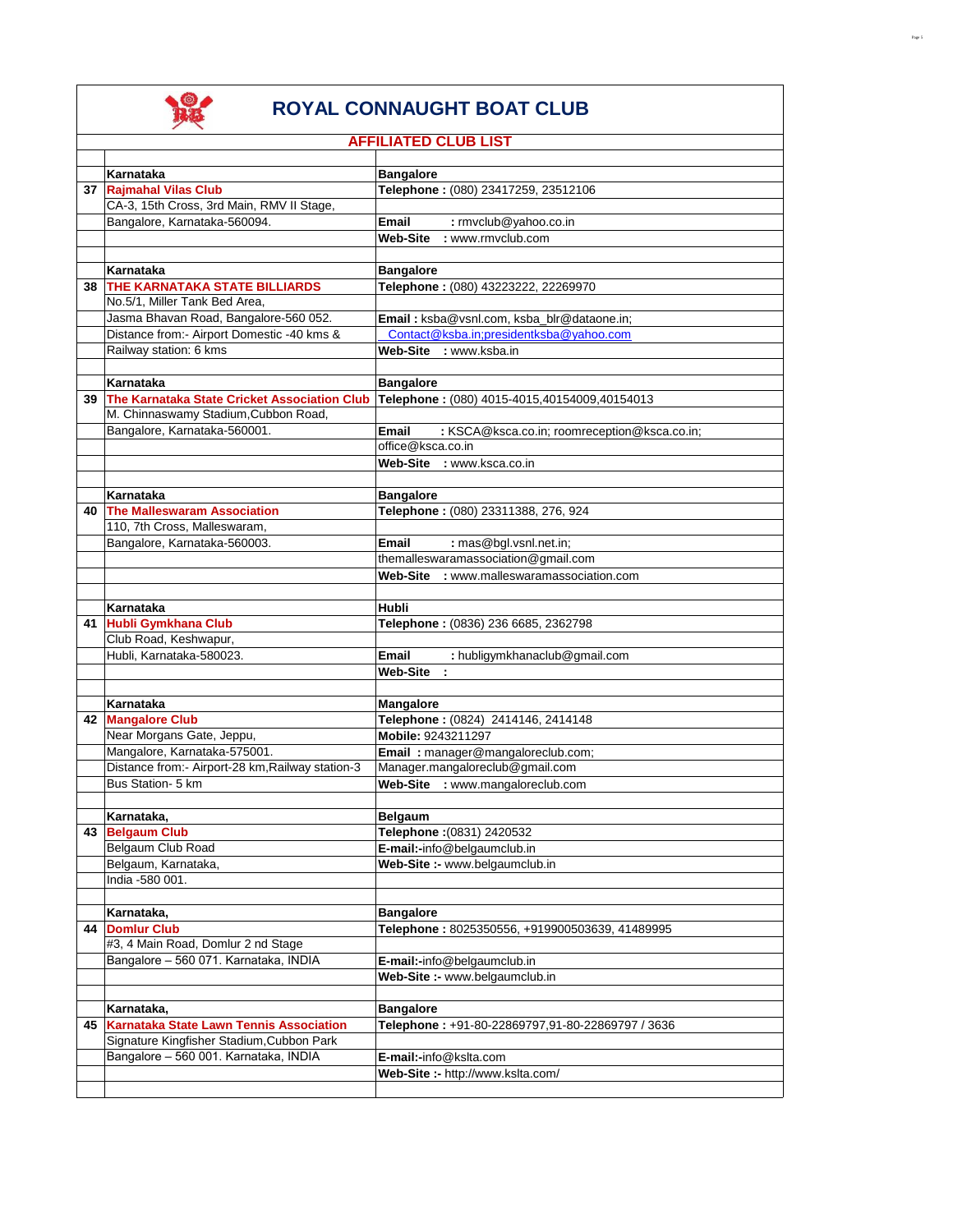

**AFFILIATED CLUB LIST**

**Karnataka, and a Bangalore Bangalore**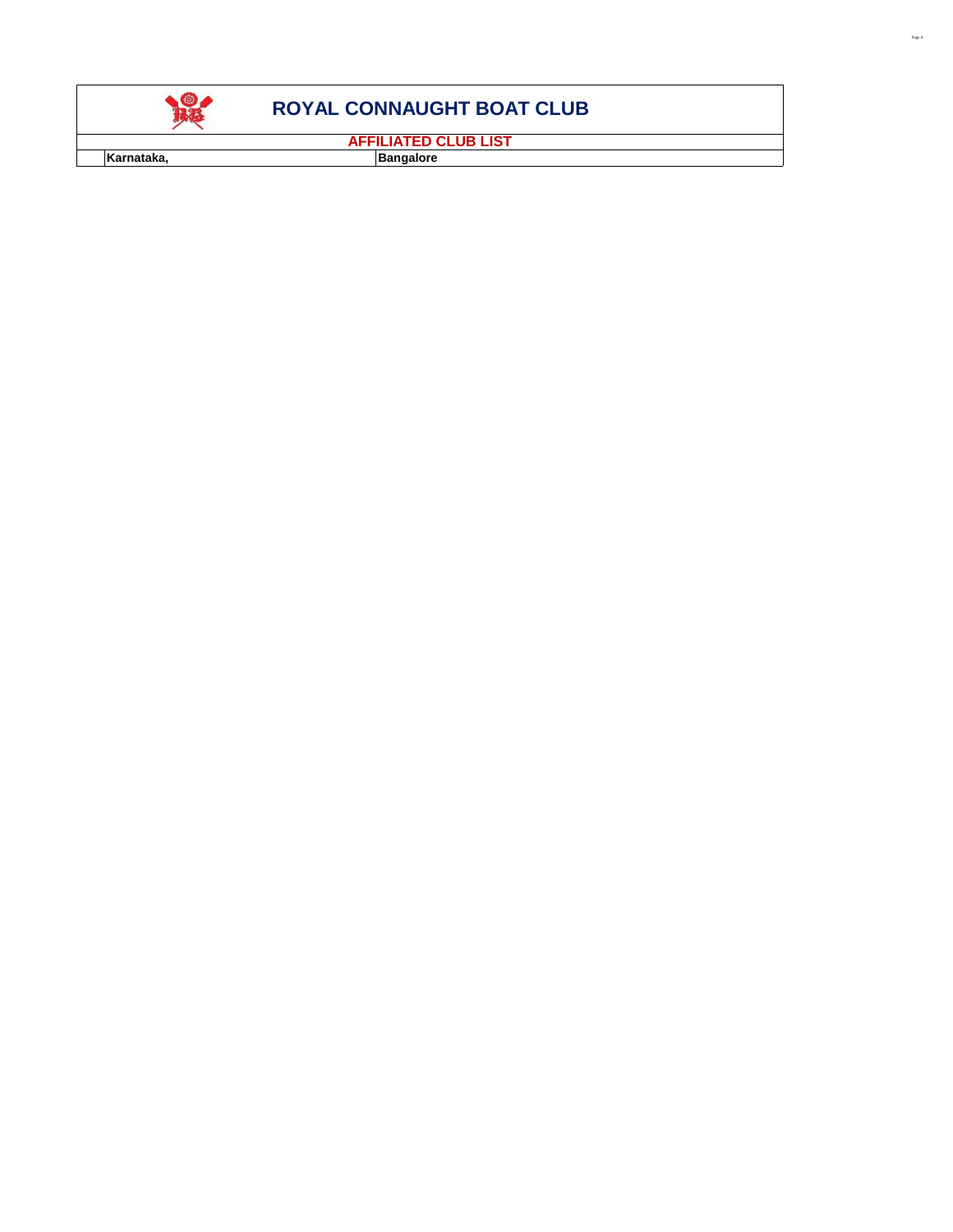|      | <b>AFFILIATED CLUB LIST</b>                 |                                                           |  |
|------|---------------------------------------------|-----------------------------------------------------------|--|
|      | <b>45 THE KORAMANGALA CLUB</b>              | Telephone : 080 4267 9000                                 |  |
|      | CA-17, 6th Cross, 6th Block,                |                                                           |  |
|      | Koramangala Bangalore - 560095              | E-mail:-koraclub@gmail.com                                |  |
|      | Karnataka, India.                           | Web-Site :- www.koramangalaclub.com                       |  |
|      |                                             |                                                           |  |
|      | Kerala                                      | Alappuza                                                  |  |
|      | 46 Ramavarma District Club                  | Telephone: (477) 2251436, 2238544.                        |  |
|      |                                             |                                                           |  |
|      | Near District Hospital in                   |                                                           |  |
|      | Palace Ward, Alappuzha Kerala-688011.       | <b>Email</b><br>: info@ramavarmadistrictcluballeppey.com, |  |
|      |                                             | ramavarmaclubalpy@yahoo.com                               |  |
|      |                                             | Web-Site : www.ramavarmadistrictcluballeppey.com          |  |
|      |                                             |                                                           |  |
|      | Kerala                                      | Cochin                                                    |  |
|      | 47 RAMA VARMA CLUB (REGD)                   | Telephone: (0484) 2352040, 2365806                        |  |
|      | CLUB ROAD, ERNAKULAM                        |                                                           |  |
|      | Kochin, Kerala-682 011.                     | Email<br>: info@ramavarmaclubkochi.com                    |  |
|      |                                             | <b>Web-Site</b><br>: www.ramavarmaclubkochi.com           |  |
|      |                                             |                                                           |  |
|      |                                             |                                                           |  |
|      | Kerala                                      | <b>Idukki</b>                                             |  |
|      |                                             |                                                           |  |
| 48   | The Mundakayam Club                         | Telephone: (04828)-280021, 04828, 284310                  |  |
|      | Mundakayam East P.O.,                       |                                                           |  |
|      | Idukki, Kerala-686513.                      | : mundakayamclub@gmail.com<br>Email                       |  |
|      |                                             | <b>Web-Site</b>                                           |  |
|      |                                             |                                                           |  |
|      | Kerala                                      | Kochin                                                    |  |
|      | 49 Cochin Suburban Club                     | Telephone: (0484) 257 6571, 555871, 555177, 551571        |  |
|      | Thrikkakara B. M. C. P. O.,                 |                                                           |  |
|      | Kochin, Kerala-682021.                      | Email<br>: cochinsuburbanclub1980@gmail.com               |  |
|      |                                             | <b>Web-Site</b><br>: cochinsuburbanclub.com               |  |
|      |                                             |                                                           |  |
|      | Kerala                                      | <b>Kochin</b>                                             |  |
|      | 50 COCHIN YACHT CLUB                        | Telephone: (0484) 2310293, 2312308,                       |  |
|      | KONTHURUTHY, ERNAKULUM                      | Manager: +91 9847066325,                                  |  |
|      | Kochin, Kerala-682013. Kerala State, India  | <b>Email</b><br>: cyc@vsnl.net/info@cochinyachtclub.com   |  |
|      | Distance from Cochin Airport-35 km, Railway | Web-Site : www.cochinyachtclub.com                        |  |
|      |                                             |                                                           |  |
|      | Kerala                                      | Munnar                                                    |  |
| 51   | <b>The Munnar Club</b>                      | Telephone: (0486) 531192, 531193                          |  |
|      |                                             |                                                           |  |
|      | Near Lechmi Estate, Mankulam Road,          |                                                           |  |
|      | Munnar, Kerala-685612.                      | Email<br>÷                                                |  |
|      |                                             | <b>Web-Site</b>                                           |  |
|      |                                             |                                                           |  |
|      | Kerala                                      | Palghat                                                   |  |
|      | 52 Palghat Cosmopolitan Club                | Telephone: (0491) 2538866, 2510652                        |  |
|      | N. H. Bye-Pass Road,                        | Mobile: 9388440442 (Manager)                              |  |
|      | PALAKKAD (District),, Kerala-678013.        | : cosmopgt@gmail.com<br>Email                             |  |
|      |                                             | <b>Web-Site</b><br>: www.palghatcosmopolitanclub.in       |  |
|      |                                             |                                                           |  |
|      | Kerala                                      | Thiruvananthpuram                                         |  |
| 53 I | <b>Mannam Memorial National Club</b>        | Telephone: (0471) 2336811, 2331128, 2333599, 2320908.     |  |
|      | Near Secretariate,                          |                                                           |  |
|      | Thiruvananthapuram, Alappuzha,              | Email<br>: mmnctvm@gmail.com                              |  |
|      | Kerala-695001.                              | <b>Web-Site</b>                                           |  |
|      |                                             |                                                           |  |
|      |                                             |                                                           |  |
|      | Kerala                                      | Thiruvananthpuram                                         |  |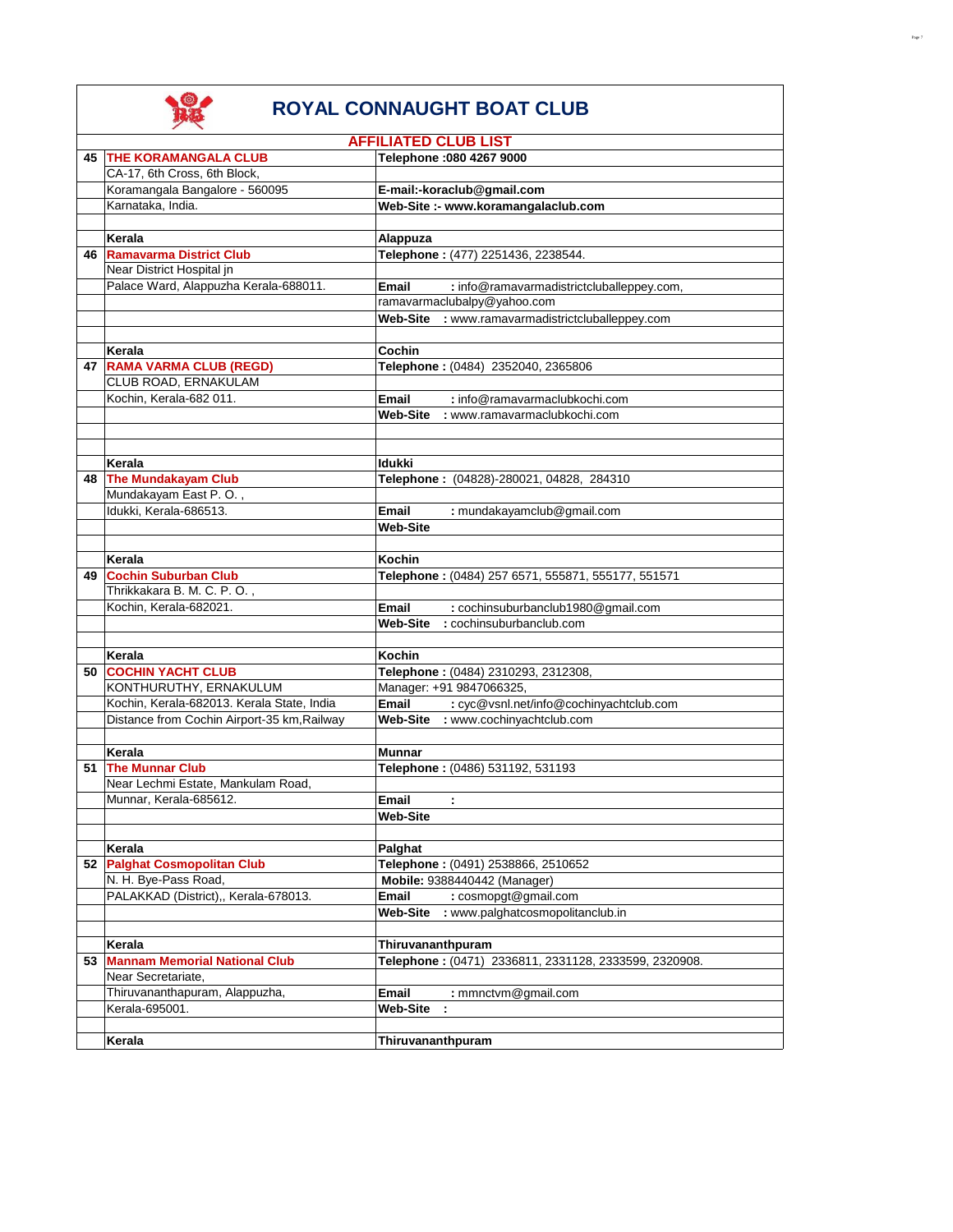|    |                                                  | <b>AFFILIATED CLUB LIST</b>                                    |
|----|--------------------------------------------------|----------------------------------------------------------------|
|    | 54 Trivandrum Club                               | Telephone: (471) 4144444, 2726444                              |
|    | Vazhuthacaud, Thiruvananthapuram,                |                                                                |
|    | Kerala-695010.                                   | Email<br>: trivandrumclub@gmail.com                            |
|    |                                                  | <b>Web-Site</b><br>: www.trivandrumclub.net                    |
|    |                                                  |                                                                |
|    | Kerala                                           | Trissur                                                        |
|    | 55 Regency Club                                  | Telephone: (487) 2353101,2350837                               |
|    | Club Road, Kuttanellur,                          |                                                                |
|    | Trissur, Kerala-680014.                          | Email<br>: mail@regencyclubthrissur.com                        |
|    |                                                  | <b>Web-Site</b><br>: www.regencyclubthrissur.com               |
|    |                                                  |                                                                |
|    | 56 KERALA                                        | TRIVANDRUM                                                     |
|    | <b>NRI CLUB TRIVANDRUM</b>                       | Telephone: (471) 4228888, 2540888, 9847060167                  |
|    | P.O. BOX 1076, PATTOM NATIONAL HIGHWAY           |                                                                |
|    | TRIVANDRUM, KERALA-695 004.                      | Email<br>: nriclub.in@gmail.com, reservations@prhl.in          |
|    |                                                  | : www.nriclub.in, www.phrl.in<br>Web-Site                      |
|    |                                                  |                                                                |
|    | Kerala                                           | Wayanad                                                        |
|    | 57 The Citi Club                                 | Telephone: (0493) 351 525, Mobile: 9061901470; 9447 948 999    |
|    | Dottappankulam, Beenachi PO                      | Mobile :- 9446477799                                           |
|    | Sulthan Bathery, Wayanad DIST.                   | : info@theciticlub.com; citiclubwayanad@gmail.com<br>Email     |
|    | Wayanad, Kerala-673592.                          | Web-Site : www.theciticlub.com                                 |
|    |                                                  |                                                                |
|    |                                                  |                                                                |
|    | Kerala                                           | Thiruvananthapuram                                             |
| 58 | <b>Sir Mulam Club</b>                            | Telephone: (0471) 2722980, 2723008, 2721980                    |
|    | Near Tagore Theatre,                             |                                                                |
|    | Vazhuthacaud,                                    | : srimulamclub@gmail.com<br>Email                              |
|    | hiruvananthapuram, Kerala 695010                 | <b>Web-Site</b><br>:www.srimulamclub.in                        |
|    |                                                  |                                                                |
|    | Kerala                                           | Kochi                                                          |
|    | 59 Periyar Club                                  |                                                                |
|    | Desom P O, Aluva 683102,                         | Telephone: 0484 - 2606963/2604695,                             |
|    | Kochin India.                                    | <b>Email</b><br>: periyarclubdesom@gmail.com                   |
|    |                                                  | <b>Web-Site</b><br>:http://www.periyarclub.com/                |
|    |                                                  |                                                                |
|    | Kerala                                           | Kochi                                                          |
| 60 | <b>Engineers Club</b>                            |                                                                |
|    | 33/588-B Chakkaraparambu,                        | Telephone: +91 920 706 7775 / 0484 2808792.                    |
|    | Vennala, Kochi - 682 028                         | : engineersclubindia@gmail.com<br><b>Email</b>                 |
|    | Kochin India,                                    | :http://engineersclubindia.com<br>Web-Site                     |
|    |                                                  |                                                                |
|    |                                                  |                                                                |
|    | <b>Madhya Pradesh</b>                            | Gwalior                                                        |
|    | 61 Jiwaji Club                                   | Telephone: (0751) 2324110, 2636212                             |
|    | Srimant Madhav Rao Scindia Marg,                 |                                                                |
|    | Gwalior, Madhya Pradesh-474009.                  | <b>Email</b><br>: jiwajiclub1@yahoo.co.in,jiwajiclub@gmail.com |
|    | Distance from :- Air Port: 14 Kms. Bus Station : | <b>Web-Site</b><br>: www.jiwajiclub.com                        |
|    | Railway Station: 4 Kms                           |                                                                |
|    |                                                  |                                                                |
|    | 62 Indore                                        | <b>INDORE RESIDENCY CLUB (Indore)</b>                          |
|    | <b>INDORE RESIDENCY CLUB</b>                     | Telephon: 0731-270 2250, 271 0190                              |
|    |                                                  |                                                                |
|    | Residency Area,<br>Indore 452 001 (M. P.)        | E-mail:- info@indoreresidencyclub.org                          |
|    |                                                  |                                                                |
|    |                                                  |                                                                |
|    | <b>Madhya Pradesh</b>                            | Indore                                                         |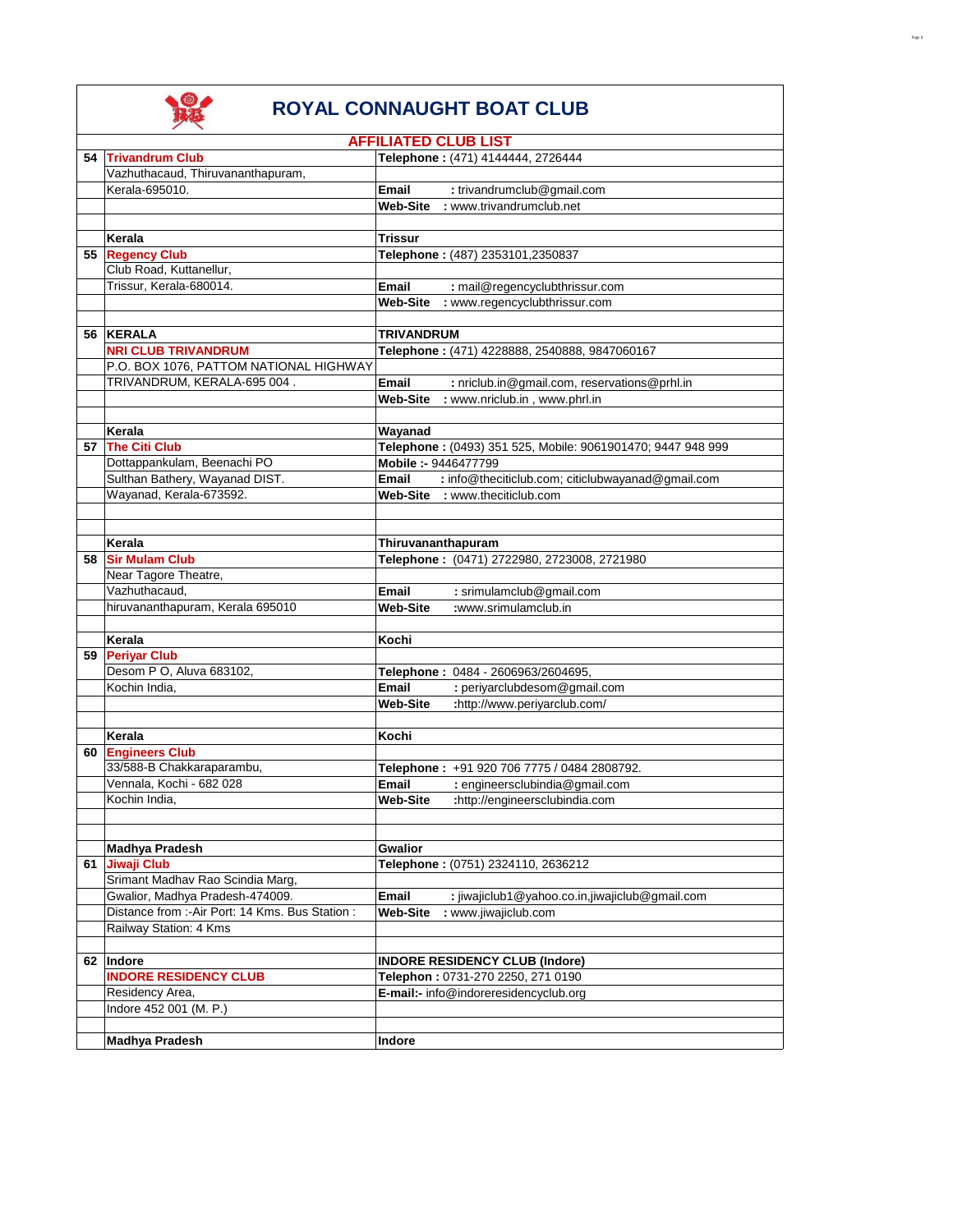

|                                            | <b>AFFILIATED CLUB LIST</b>                               |
|--------------------------------------------|-----------------------------------------------------------|
| 63 Indore Tennis Club                      | Telephone: (0731) 5066055                                 |
| 7, Race Course Road,                       |                                                           |
| Indore, Madhya Pradesh-452003.             | : itc_indore@rediffmsil.com<br><b>Email</b>               |
|                                            | Web-Site : www.indoretennisclub.com                       |
|                                            |                                                           |
| <b>Madhya Pradesh</b>                      | Indore                                                    |
| 64 The Yeshwant Club                       | Telephone: (0731) 2549522-23-24, 2544534                  |
| Race Course Road.                          |                                                           |
| Indore, Madhya Pradesh-452003.             | Email :yeshwantclub@gmail.com; yclub@rediffmail.com       |
|                                            | Web-Site : www.yeshwantclub.in                            |
|                                            |                                                           |
| <b>Madhya Pradesh</b>                      | <b>Jabalpur</b>                                           |
| 65 Nerbudda Club                           | Telephone: (076) 12 621326,2692637                        |
| Cantonment, sardar Bazar, Jabalpur (M. P.) |                                                           |
| Madhya Pradesh-482001.                     | <b>Email</b><br>: nerbuddaclub.jabalpur@gmail.com         |
|                                            | <b>Web-Site</b><br>: www.nerbuddaclub.com                 |
|                                            |                                                           |
| <b>Maharashtra</b>                         | Ahmednagar                                                |
| 66 Ahmednagar Club Ltd.                    | Telephone: (241) 2323000, 2323947, 2322942.               |
| S. No.-153, Gymkhana Road,                 | Mobile: 942393947                                         |
| Near Lakdi Pool, Fort Road,                | Email :- info@ahmednagarclub.com,aclahmednagar@gmail.com  |
| Ahmednagar, Maharashtra-414002.            | Web-Site : www.ahmednagarclub.com                         |
|                                            |                                                           |
| Maharashtra                                | Amravati                                                  |
| 67 Reforms Club                            | Telephone: (721) 2662458, 2662939                         |
| Opp. Vidya Bharti College,                 |                                                           |
| Col. C. K. Naidu Road, Camp,               | Email: reformsclubamt@gmail.com,reformsclub@sancharnet.in |
| Amravati, Maharashtra-444602.              | Web-Site : -www.reformsclub.com                           |
|                                            |                                                           |
| <b>Maharashtra</b>                         | Amravati                                                  |
| 68 The Prime Park                          | Telephone: 0721-2950101/102                               |
| MIDC Badnera Road.                         |                                                           |
| old Mini Bypass,                           | Email: admin@theprimepark.com                             |
| Amravati, Maharashtra- 444 607             | Web-Site : -www.theprimepark.com                          |
|                                            |                                                           |
| <b>Maharashtra</b>                         | <b>BARAMATI</b>                                           |
| 69 BARAMATI CLUB                           | Telephone: (02112)-244069/70, Mobile:-9545939900          |
| Sayli Hills, Bhigwan Road, MIDC,           |                                                           |
| Tal. Baramati, Dist. Pune,                 | <b>Email</b><br>: info@baramaticlub.com                   |
| Pune. Maharashtra - 413 133                | Web-Site : www.baramaticlub.com                           |
|                                            |                                                           |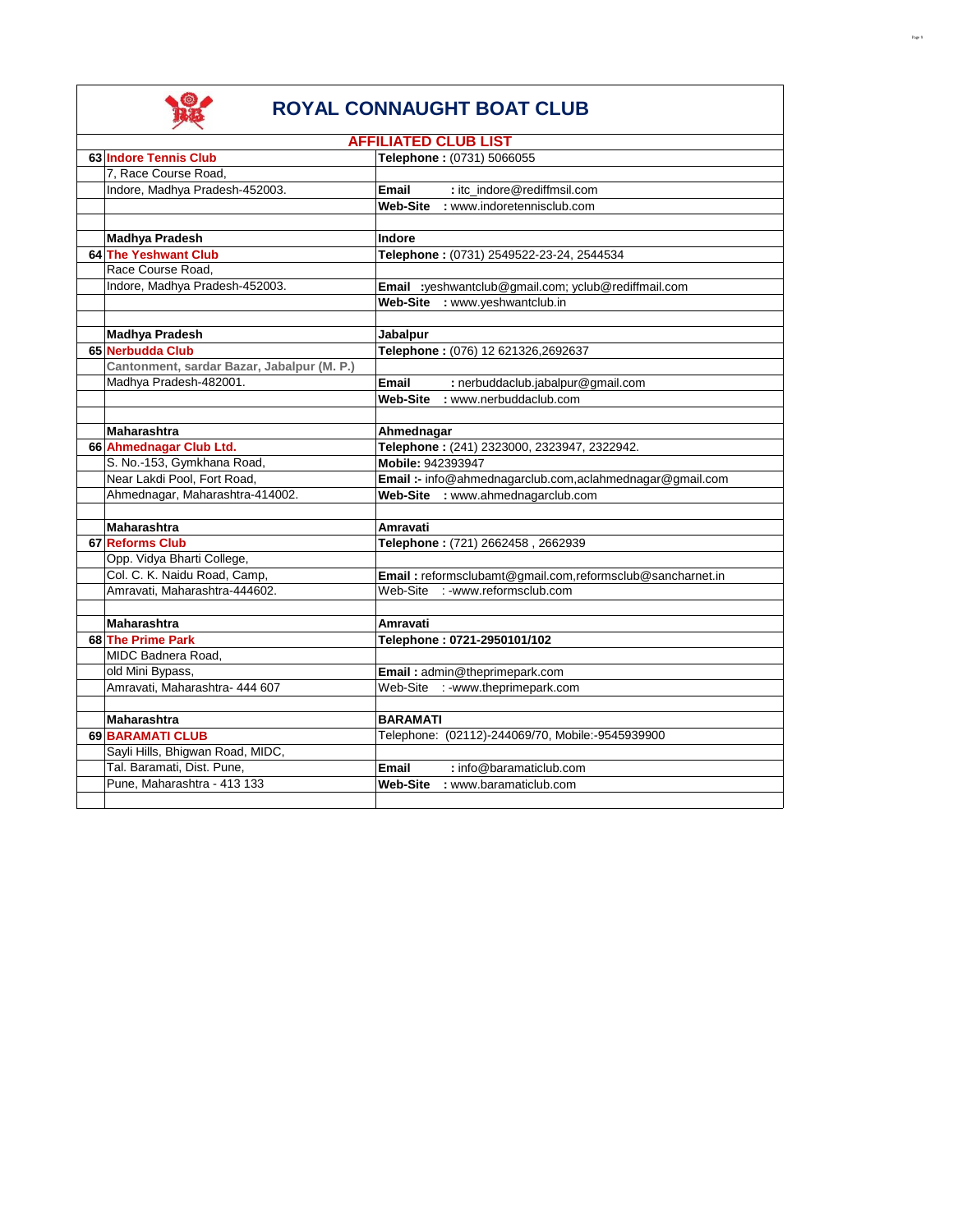

| <b>AFFILIATED CLUB LIST</b>                      |                                                             |
|--------------------------------------------------|-------------------------------------------------------------|
| <b>Mumbai</b><br><b>Maharashtra</b>              |                                                             |
| 70 Bombay Presidency Golf Club                   | Telephone: (022)-50965000 / 600                             |
| Dr. Chotiram Gidwani Road, Chembur,              |                                                             |
| Mumbai, Maharashtra-400074.                      | Email :- info1@bpgc-golf.com                                |
|                                                  | Web-Site: www.bpgc-golf.com                                 |
|                                                  |                                                             |
| Maharashtra                                      | Mumbai                                                      |
| <b>71 Bombay Presidency Radio Club</b>           | Telephone: (022) - 2284 51 21/23/ 2284 50 25/71/75          |
| 157, Arthur Bunder Road, Colaba,                 |                                                             |
| Mumbai, Maharashtra-400005.                      | : radclubmumbai@gmail.com ; radioclub05@gmail.com<br>Email  |
| Distance from:- Airport-40 km, Railway station-3 | Web-Site : www.radioclub.in                                 |
|                                                  |                                                             |
| 72 Maharashtra                                   | Dadar                                                       |
| <b>Dadar Club</b>                                | Telephon: 022-24143627, 24150590, 24154282                  |
| Lokmany Tilak Colony, lane No:- 3                | E-mail:- dadar_club@yahoo.com / admin@dadarclub.com         |
| Dadar East Mumbai- 400014                        | Web. www.dadarclub.com                                      |
|                                                  |                                                             |
| <b>Maharashtra</b>                               | Mumbai                                                      |
| 73 Juhu Vile Parle Gymkhana Club                 | Telephone: (022) 26206016/26205937/26205973                 |
| Plot No. U/13, NF 13th Road, , Opp. Juhu Bus     |                                                             |
| Mumbai. Maharashtra-400049.                      | <b>Email</b><br>: jvpgclub_1@hotmail.com, info@jvpgclub.com |
|                                                  | <b>Web-Site</b><br>: http://www.jvpgclub.com/               |
|                                                  |                                                             |
| <b>Maharashtra</b>                               | <b>Mumbai</b>                                               |
| 74 M I G Cricket Club                            | Telephone: (022)-2640 8899 / 7333 / 6907 / 6912,            |
| M I G Colony, Ramakrishna Paramahans Marg        | 2643 6594 / 2645 / 7108 / 7109                              |
| Mumbai. Maharashtra-400051.                      |                                                             |
|                                                  | Email: admin@migcricketclub.org; mig@migcricketclub.org     |
|                                                  | Web-Site : www.migcricketclub.org                           |
|                                                  |                                                             |
| Maharashtra                                      | Mumbai                                                      |
| 75 Mumbai Police Gymkhana,                       | Telephon: 022 2204 8485                                     |
| 473, N.S. Road,                                  | E-mail:-                                                    |
| Marine Drive,                                    |                                                             |
| Mumbai - 400 002.                                |                                                             |
|                                                  |                                                             |
| <b>Maharashtra</b>                               | Mumbai                                                      |
| 76 National Sports Club Of India                 | Telephone: (022) 24938813, 4940073                          |
| Lala Lajpatrai Marg, Worli,                      |                                                             |
| Mumbai, Maharashtra-400018.                      | <b>Email</b><br>: chambers@nscimumbai.com; nscimum@vsnl.net |
|                                                  | Web-Site : www.nscimumbai.com                               |
|                                                  |                                                             |
| Maharashtra                                      | Mumbai                                                      |
| 77 Navi Mumbai Sports Association                | Telephone: () 2782 4535 / 36 / 37 / 38                      |
| Sector-1A, Vashi, Navi Mumbai,                   |                                                             |
| Mumbai, Maharashtra-400 703.                     | <b>Email</b><br>: nmsa@bom5.vsnl.net.in; nmsa@mtnl.net.in   |
|                                                  | <b>Web-Site</b><br>: www.nmsaindia.com                      |
|                                                  |                                                             |
| <b>Maharashtra</b>                               | Mumbai                                                      |
|                                                  |                                                             |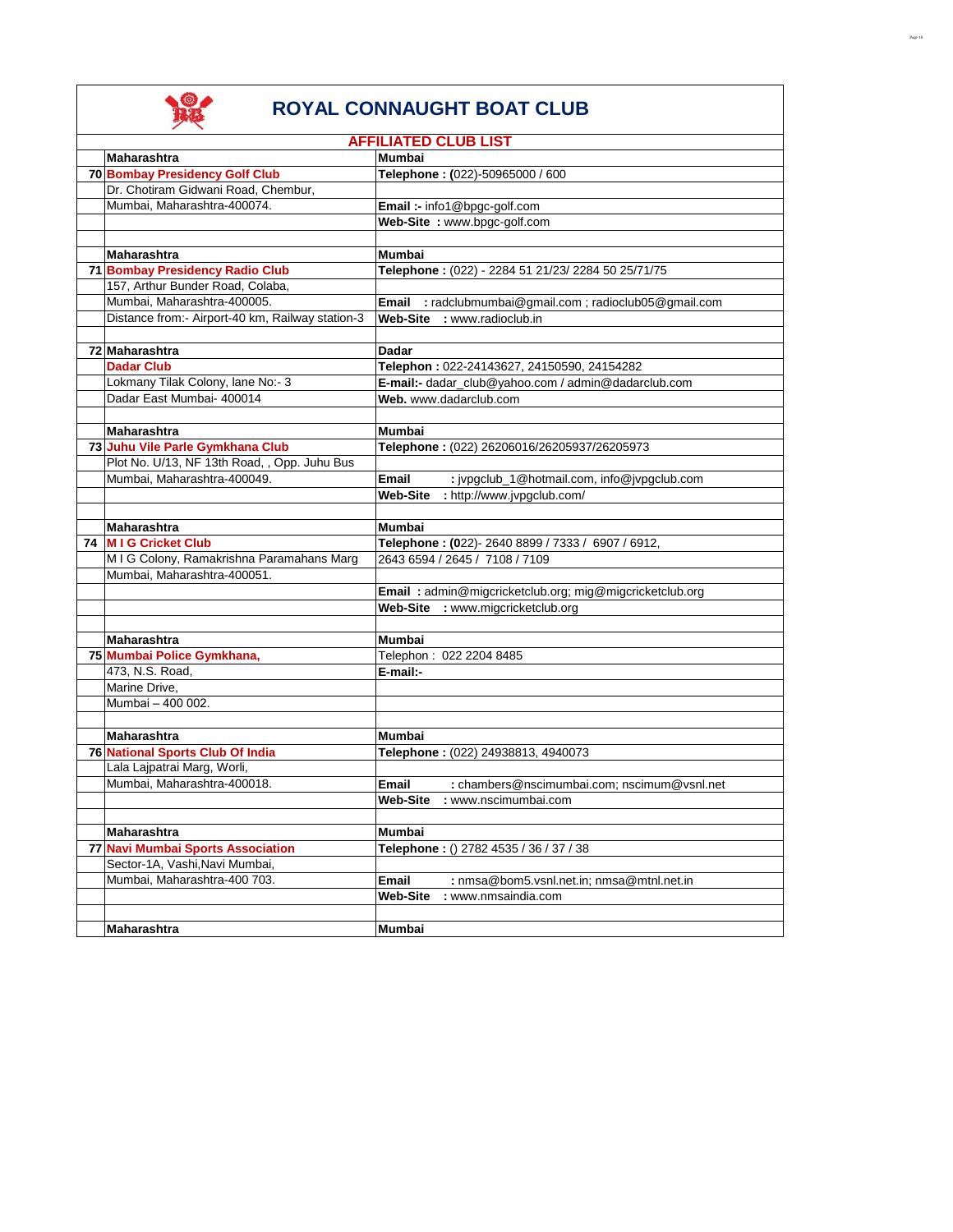|    |                                               | <b>AFFILIATED CLUB LIST</b>                                      |
|----|-----------------------------------------------|------------------------------------------------------------------|
|    | 78 Royal Bombay Yacht Club                    | Telephone: (022) -2202 1880 / 6752 7200 6752 7260                |
|    | Chhatrapati Shivaji Maharaj, Apollo Bunder,   |                                                                  |
|    | Gate Way Of India,                            | Email :- rbycmail@vsnl.net,rbycreservation@gmail.com.            |
|    | Mumbai, Maharashtra-400001.                   | Web-Site : www.rbyc.co.in;                                       |
|    |                                               |                                                                  |
|    |                                               |                                                                  |
|    | <b>Maharashtra</b>                            | Mumbai                                                           |
|    | 79 The Chembur Gymkhana                       | Telephone: (022) 25217030-35 (6 LINES)                           |
|    | 16th Road, Chembur,                           |                                                                  |
|    | Mumbai, Maharashtra-400071.                   | Email<br>: chemgym@yahoo.co.in                                   |
|    |                                               | : www.chemburgymkhana.com<br><b>Web-Site</b>                     |
|    |                                               |                                                                  |
|    | Maharashtra                                   | Mumbai                                                           |
|    | 80 Khar Gymkhana                              | Telephone: +91-22-42107689 / +91-22-42107676,                    |
|    | 13th Road, Khar (West) Mumbai                 |                                                                  |
|    |                                               |                                                                  |
|    | Mumbai - 400 052                              |                                                                  |
|    | Pune, Maharashtra - 400 052                   | Web-Site :-http://khargymkhana.com                               |
|    |                                               |                                                                  |
|    | <b>Maharashtra</b>                            | Mumbai                                                           |
|    | 81 The Wodehouse Gymkhana Ltd.                | Telephone: (022)-22024156/22021647/Mob:+91-9820543466            |
|    | 182, Maharshi Karve Road, Mumbai,             |                                                                  |
|    | Mumbai - 400 021                              | Email:-                                                          |
|    | Maharashtra - 400 021                         | Web-Site : wodehouse1909@yahoo.com                               |
|    |                                               |                                                                  |
|    | <b>Maharashtra</b>                            | Mumbai                                                           |
|    |                                               |                                                                  |
|    | 82 Bombay Sailing Association                 | Telephone: (022)-2204 6466, 6634 8574,                           |
|    | C-10 A, Dhanraj Mahal, Opp. Royal Bombay      |                                                                  |
|    | C.S.M. Marg, Apollo Bunder,                   | Email:- bombaysailing@gmail.com                                  |
|    | Maharashtra - 400 001                         | Web-Site : https://www.bombaysailing.com/contact.html            |
|    |                                               |                                                                  |
|    | 83 Maharashtra                                | Mumbai                                                           |
|    | <b>The Blue Roof Club</b>                     | Telephone: 9137954670 / 8080711578 / 8850668339                  |
|    | Ovla Naka Near Shreeram Hospital,             | dharmesh.blueroof@gmail.com<br>Email:                            |
|    | Ghodbunder Road Thane-400 607 (Mumabi)        | Web-Site: https://www.blueroofclub.com                           |
|    |                                               |                                                                  |
|    | 84 Maharashtra                                | Mumbai                                                           |
|    | <b>Club Emerald Sports Complex</b>            | Telephone: 022-25265800 / Mob.9167888900                         |
|    | Plot No. 366/15, Swastik Park,                | Email:<br>info@clubemerald.in                                    |
|    |                                               |                                                                  |
|    | Near Mangal Anand / Shrushut Hospital,        | Web-Site: www.clubemerald.in                                     |
|    | Chembur, Mumbai, 400071                       |                                                                  |
|    |                                               |                                                                  |
|    | 85 Maharashtra                                | Mumbai                                                           |
|    | <b>Goregaon Sports Club</b>                   | Telephone: 022 40387000                                          |
|    | Radheshyam Gupta Chowk,                       | mail@gsc.in<br>Email:                                            |
|    | Link Road, Malad West,                        | Web-Site:<br>https://www.gsc.in/                                 |
|    | Mumbai-400 064                                |                                                                  |
|    |                                               |                                                                  |
|    | 85 Maharashtra                                | Mumbai                                                           |
|    | <b>CA. Pariwar Club</b>                       | Telephone: +91 22 2887 8000 / 22 2887 0069,98694 48213           |
|    |                                               |                                                                  |
|    | 409/410, Gundecha Industrial Complex, Akurli, | Email:<br>support@capariwarclub.com                              |
|    | Road, Kandivali (E), Mumbai-400 101           | Web-Site: http://capariwarclub.com/contact.aspx                  |
|    |                                               |                                                                  |
|    |                                               |                                                                  |
|    | Maharashtra                                   | <b>Nagpur</b>                                                    |
| 86 | <b>CENTRAL PROVINCES CLUB NAGPUR</b>          | Telephone: (712) 2540341-42-43                                   |
|    | Civil Lines, West Nagpur                      |                                                                  |
|    | Nagpur, Maharashtra-440001.                   | Email: exesecretary@cpclub.in; cpc1901@gmail.com;admin@cpclub.in |
|    |                                               | info@cpclub.in                                                   |
|    |                                               | <b>Web-Site</b><br>: www.cpclub.in                               |
|    |                                               |                                                                  |
|    |                                               |                                                                  |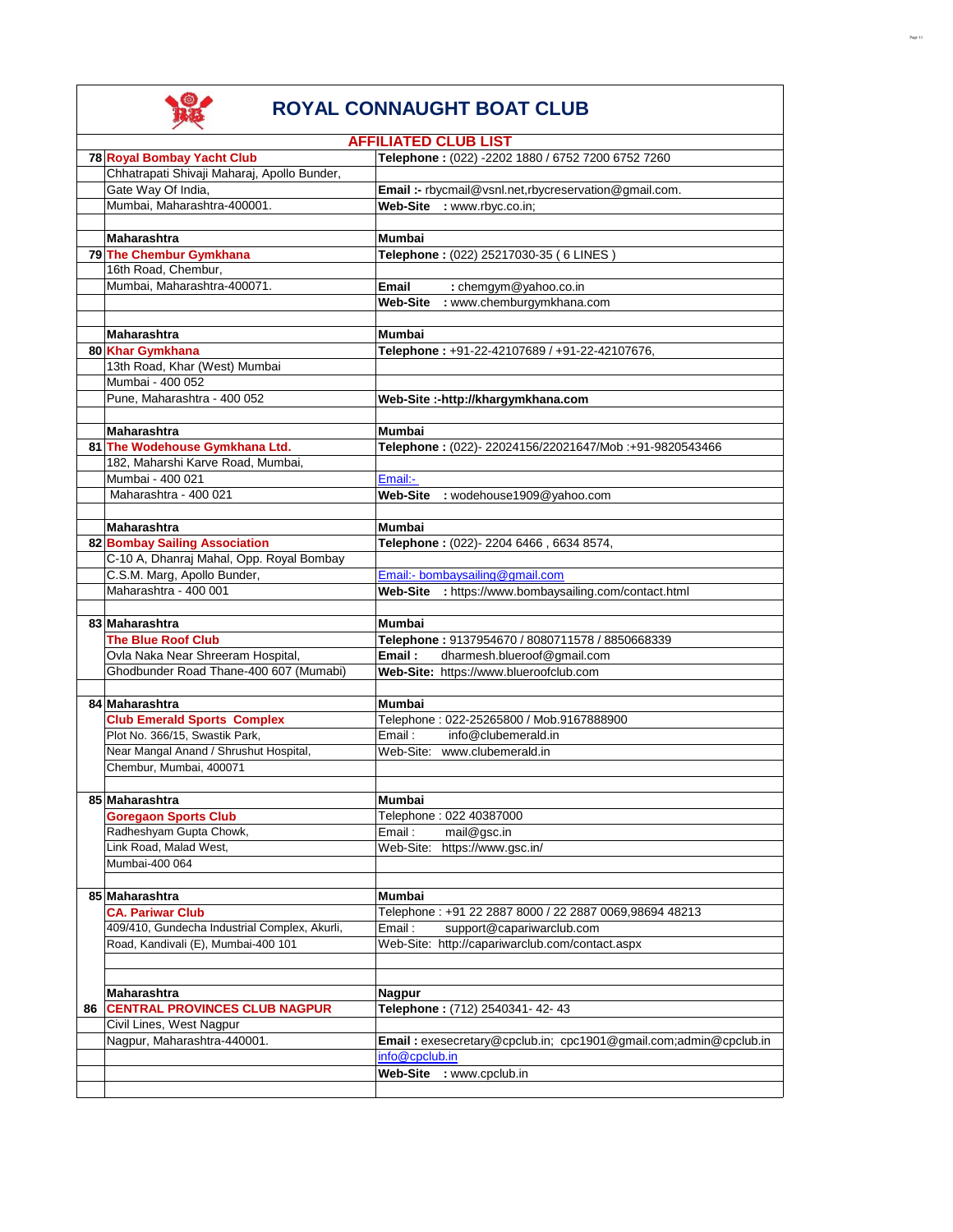

|                                                  | <b>AFFILIATED CLUB LIST</b>                          |
|--------------------------------------------------|------------------------------------------------------|
| <b>Maharashtra</b>                               | <b>Nagpur</b>                                        |
| 87 Gondwana Club                                 | Telephone: (0712)- 2511335 / 2510183 /2511509,       |
| Seminary Hill,                                   |                                                      |
| Nagpur, Maharashtra-440006.                      | Email :- gm@gondwanaclub.ne t/ mail@gondwanaclub.com |
|                                                  | Web-Site : www.gondwanaclub.net                      |
|                                                  |                                                      |
| Maharashtra                                      | <b>Nagpur</b>                                        |
| 88 VCA Recreation Club                           | Telephone: 07103-202291, 94, 275931-34               |
| VCA New Stadium, Wardha Road,                    | Call: +91 9096108314                                 |
| Village – Jamtha                                 | Email: vca_nagpur@sify.com; vcarc@vca.co.in          |
| Nagpur, Maharashtra- 441 114                     | Web-Site : www.vca.co.in                             |
|                                                  |                                                      |
| Maharashtra                                      | <b>Nagpur</b>                                        |
| <b>89 MIA CENTRE FOR SPORTS &amp; RECREATION</b> | Telephone: 07104 297181                              |
| P-138, Hingna - Wadi Road, (Cental Midc Road)    | <b>Email:</b> info@miacsr.com                        |
| Opposite To Volkswogen Showroom                  | Web-Site: http://www.miacsr.com                      |
| MIDC, Hingna, Nagpur -Maharashtra- 440028,       |                                                      |
|                                                  |                                                      |
| Maharashtra                                      | <b>Pune (Dasve Lavasa)</b>                           |
| 90 The Dasvino Town & Country Club               | Telephone: (020) 67919700, Mobile: 9561085991        |
| 30, Event Centre Street,                         |                                                      |
| At Post : Dasve Lavasa, Taluka : Mulshi,         | Email<br>: info.dasvino@lavasa.com                   |
| Pune, Maharashtra - 412112.                      | Web-Site<br>: www.dasvino.in                         |
|                                                  |                                                      |
| Maharashtra                                      | Solapur                                              |
| 91 Officers Club                                 | Telephone: (0217) 2605739, 2601561/                  |
| 23-1, Civil Lines,                               | <b>Mobile</b><br>: 090499 96949                      |
|                                                  |                                                      |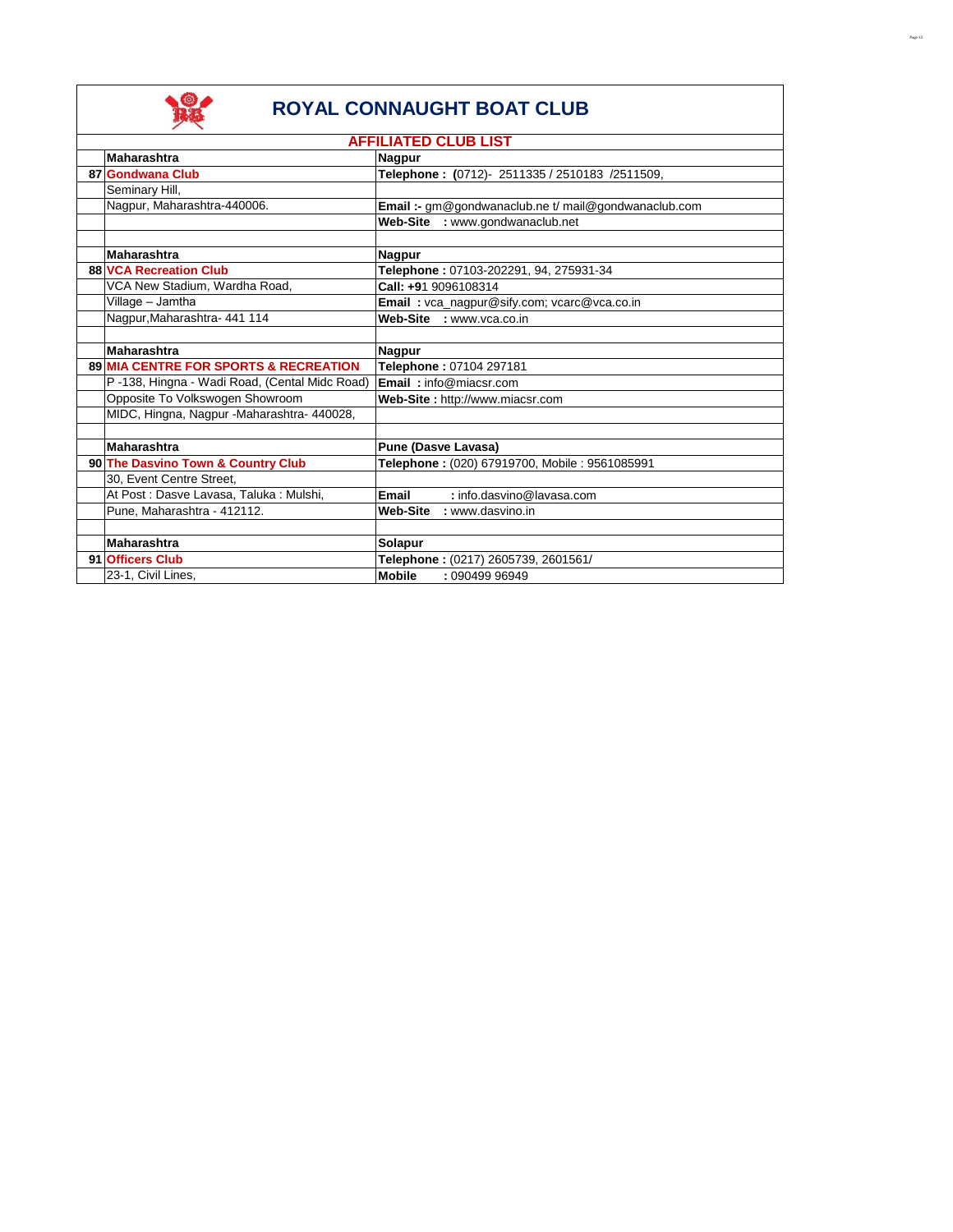

|                                                                       | <b>AFFILIATED CLUB LIST</b>                                             |
|-----------------------------------------------------------------------|-------------------------------------------------------------------------|
| Solapur, Maharashtra-413003.                                          | <b>Email</b>                                                            |
|                                                                       | Web-Site :                                                              |
|                                                                       |                                                                         |
| <b>Maharashtra</b>                                                    | Thane                                                                   |
| <b>Golden Swan Country Club</b>                                       | Telephone: (022) 25856515/3798/4078                                     |
| 92 Off. Pokhran Road, No.-1, Yeoor Hills,                             | Mobile: 9757129000 / 9757203000,                                        |
| Thane, Maharashtra-400602.                                            | Email: marketing@goldenswan.com;                                        |
|                                                                       | countryclub@goldenswan.com                                              |
|                                                                       | Web-Site : www.goldenswan.com                                           |
|                                                                       |                                                                         |
| <b>Maharashtra</b>                                                    | Kolhapur                                                                |
| 93 Residency Club                                                     | Telephone: 0231 - 2651477, 2661423 & 2661424                            |
| Near New Palace Post Office                                           | Email: contact@residencyclubkolhapur.in                                 |
| Tarabai Park, Kolhapur - 416003 Maharashtra                           | Web-Site :- http://residencyclubkolhapur.in/                            |
|                                                                       |                                                                         |
|                                                                       |                                                                         |
| <b>Maharashtra</b>                                                    | Mumbai                                                                  |
| 94 United Services Club                                               | Telephone :- (022)-22150881, 22151480, 22150413, 2215 0685,             |
| Robert Road, R.C. Church, Colaba,                                     | Email:- admin@usclub.co.in                                              |
| Mumbai - 400 005                                                      | Web-Site :- htttp://www.usclub.co.in                                    |
|                                                                       |                                                                         |
|                                                                       |                                                                         |
|                                                                       |                                                                         |
| <b>Maharashtra</b>                                                    | Sangli                                                                  |
| 95 Krishna Valley Club<br>Plot No. P-33, 34, Kupwad Block, Post Post, | Telephone :- (0233) 264434,/ Fax:-2644622                               |
|                                                                       | Email:- info@krishanvalleyclub.com                                      |
| Kupwad M.I.D.C, Area,                                                 | Web-Site :- htttp://www. Krishnavalleyclub.com                          |
| Sangali - 416 436                                                     |                                                                         |
|                                                                       |                                                                         |
| <b>Maharashtra</b>                                                    | <b>Nashik</b>                                                           |
| 96 The Kensington Club<br>55, Boat Club Road,                         | Telephone :- 7774004203, 9146064934,<br>Email:- info@thekingsclub.co.in |
| Chandshi, Nashik-411 003,                                             |                                                                         |
| Maharashtra(India)                                                    | Web-Site :- http://www.thekensingtonclub.co.in                          |
|                                                                       |                                                                         |
| <b>Maharashtra</b>                                                    | <b>Nashik</b>                                                           |
| 97 The SSK World Club                                                 | Telephone :- +91-7276053502,7276053504,                                 |
| At. Post Pathardi.                                                    | Email:- info@thesskworld.com,kuteventure@gmail.com                      |
| Nashik-422 010,                                                       | Web-Site :- http://www.thesskworld.com                                  |
| Maharashtra (India)                                                   |                                                                         |
|                                                                       |                                                                         |
| <b>NEW DELHI</b>                                                      | <b>NEW DELHI</b>                                                        |
| 98 Janak Puri Club                                                    | Telephone: (011)25505353, 255025339, Mobile: 9711374009,                |
| Plot No. 17, Cultural Complex,                                        | <b>E-mail:-</b> janakpuriclub@yahoo.co.in                               |
| District Centre Janak Puri New Delhi,                                 | Web-Site :- www.janakpuriclub.com                                       |
| Janak Puri New Delhi-110 058                                          |                                                                         |
|                                                                       |                                                                         |
| 99 New Delhi                                                          | New Delhi                                                               |
| <b>MGM CLUB SOCIETY</b>                                               | Telephone: +91-9899660076,9999756821, 9999756827,                       |
| 19, Ansari Road Daryaganj                                             | E-mail:- mgmclubsociety@gmail.com                                       |
| New Delhi - 110002                                                    | Web:-www.mgmclubsociety.org                                             |
|                                                                       |                                                                         |
| 100 New Delhi                                                         | <b>New Delhi</b>                                                        |
| <b>SAFDARJUNG CLUB</b>                                                | Telephone: 011-26108884, 26107671                                       |
| B-4 Safdarjung Enclave,                                               | E-mail:- safdarjungclub72@gmail.com                                     |
| New Delhi - 110029                                                    |                                                                         |
|                                                                       |                                                                         |
| Orissa                                                                | <b>Bhubaneshwar</b>                                                     |
| 101 Bhubaneshwar Club Ltd.                                            | Telephone: 0674-2392211, 2391654,                                       |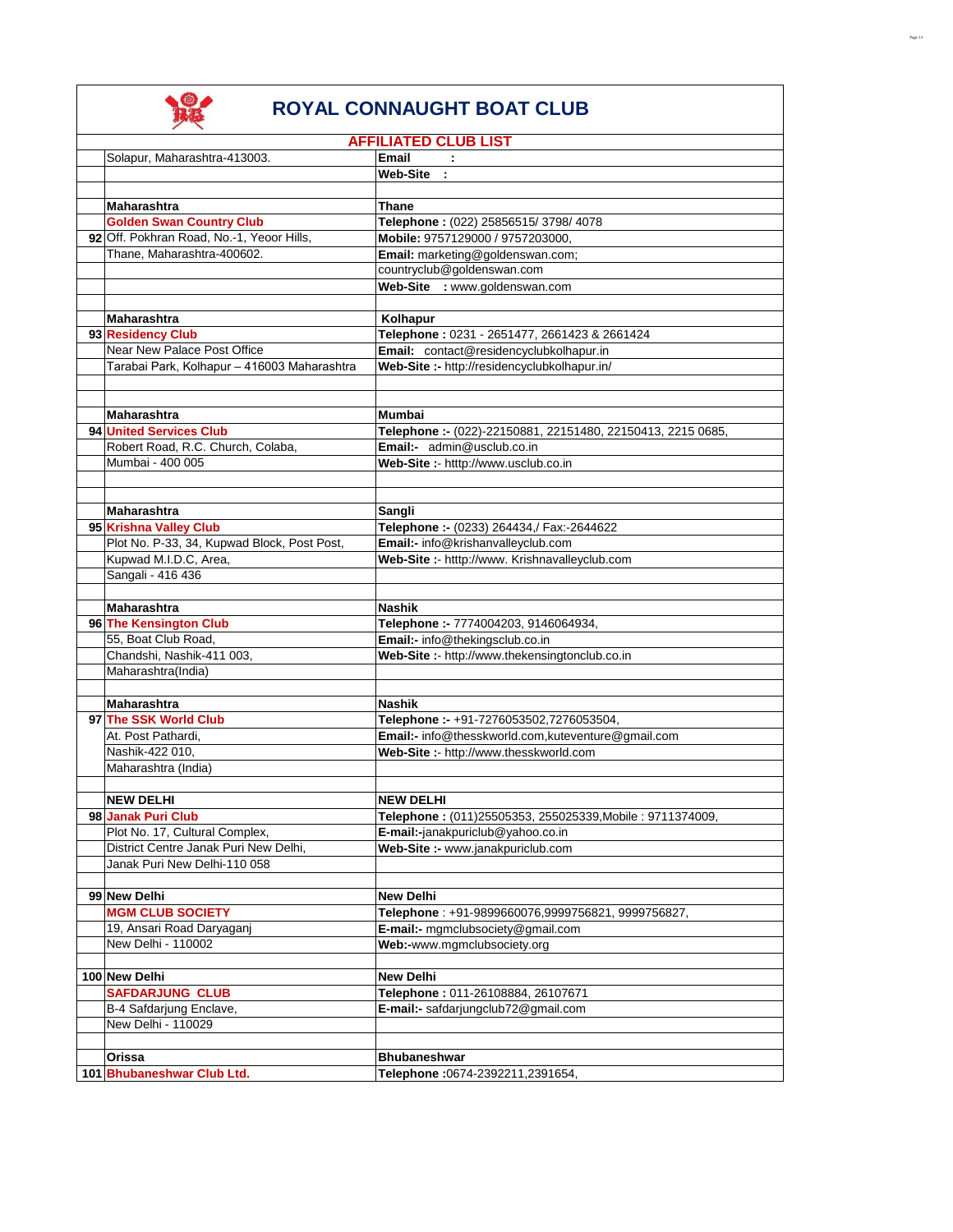

|                                                   | <b>AFFILIATED CLUB LIST</b>                              |
|---------------------------------------------------|----------------------------------------------------------|
| Rajpath Unit-VI,                                  |                                                          |
| Bhubaneshwar, Orissa-751001.                      | Email:-info@bbsrclub.com, bbsrclub@sancharnet.in,        |
| Distance from:- Railway Station:- 2 Km, Airport:- | Web-Site : www.bbsrclub.com                              |
|                                                   |                                                          |
| Orissa                                            | Telenga                                                  |
| 102 Balasore Club                                 | Telephone: (06782) 256827/828/829; 9437266396            |
| Telenga Sahi, Balasdore, TAMULIA GATE OT          | Mobile - 9437266396                                      |
| Telenga, Orissa-756001.                           | : clubbalasore@gmail.com<br><b>Email</b>                 |
|                                                   | Web-Site : www.balasoreclub.com                          |
|                                                   |                                                          |
|                                                   |                                                          |
| Orissa                                            | <b>Cuttack</b>                                           |
| 103 Cuttack Club Ltd.                             | Telephone: (0671) 2301041, 09338802452,2300007           |
| Barabath Fort, Buxi Bazar,                        |                                                          |
| Cuttack, Orissa-753001. ORISSA.                   | Email:cuttackclub@cuttackclub.org; cuttackclub@gmail.com |
|                                                   | Web-Site : www.cuttackclub.org                           |
|                                                   |                                                          |
| Punjab                                            | Amritsar                                                 |
| 104 The Lumsden Club                              | Telephone: (183) 2225205, 2566389.                       |
| Rambagh Garden,                                   |                                                          |
| Amritsar, Punjab-                                 | <b>Email</b><br>÷                                        |
|                                                   | <b>Web-Site</b>                                          |
|                                                   |                                                          |
| Punjab                                            | Chandigarh                                               |
| 105 Chandigrah Club Ltd.                          | Telephone: (0172) 2740144, 2743388, 2740206, 2742686     |
| Sector No. 1,                                     | Manager Admn:- 9815426168                                |
| Chandigrah, Punjab-160001.                        | <b>Email</b><br>: info@chandigarh-club.com               |
|                                                   | Web-Site : www.chandigarh-club.com                       |
|                                                   |                                                          |
|                                                   | Jullundur                                                |
| Punjab                                            |                                                          |
| 106 Juliundur Gymkhana                            | Telephone: (0181)-2458054, 2457498                       |
| Old Baradari, Model Town Road, Jalandhar,         |                                                          |
| Jullundur, Punjab-144005.                         | : jullundurgymkhanaclub@gmail.com<br>Email               |
|                                                   | : www.jullundurgymkhanaclub.com<br><b>Web-Site</b>       |
|                                                   |                                                          |
| Punjab                                            | <b>Pathankot</b>                                         |
| 107 Pathankot Club Ltd.                           | Telephone: (0186) 2247500,2247600,9316094698             |
| Adhunik Vihar, Mamoon Chowk,                      |                                                          |
| Pathankot, Gurdaspur Pathankot - 145001           | Email<br>: pathankotclublimited@yahoo.com                |
|                                                   | <b>Web-Site</b><br>: pathankotclubltd.com                |
|                                                   |                                                          |
| Punjab                                            | Phagwara                                                 |
| 108 City Club                                     | Telephone: (01824) 260075                                |
| Town Hall,                                        |                                                          |
| Phagwaea, Punjab-144401.                          | <b>Email</b><br>÷                                        |
|                                                   | <b>Web-Site</b>                                          |
|                                                   |                                                          |
| 109 Punjab                                        | Ludhiana                                                 |
| <b>Lodhi Club</b>                                 | Telephone: 0161-2459013-14 / 0161-2459015-16             |
| I-Block Bhai Randhir Nagar,                       |                                                          |
| Ludhiana -141 012 (Punjab)                        | <b>Email</b>                                             |
|                                                   | : lodhiclub.ldh@gmail.com                                |
|                                                   | <b>Web-Site</b><br>$\mathcal{L}_{\mathcal{A}}$           |
|                                                   |                                                          |
|                                                   |                                                          |
| Rajasthan                                         | Alwar                                                    |
| 110 Jey Krishna Club                              | Telephone: (144) 2344468                                 |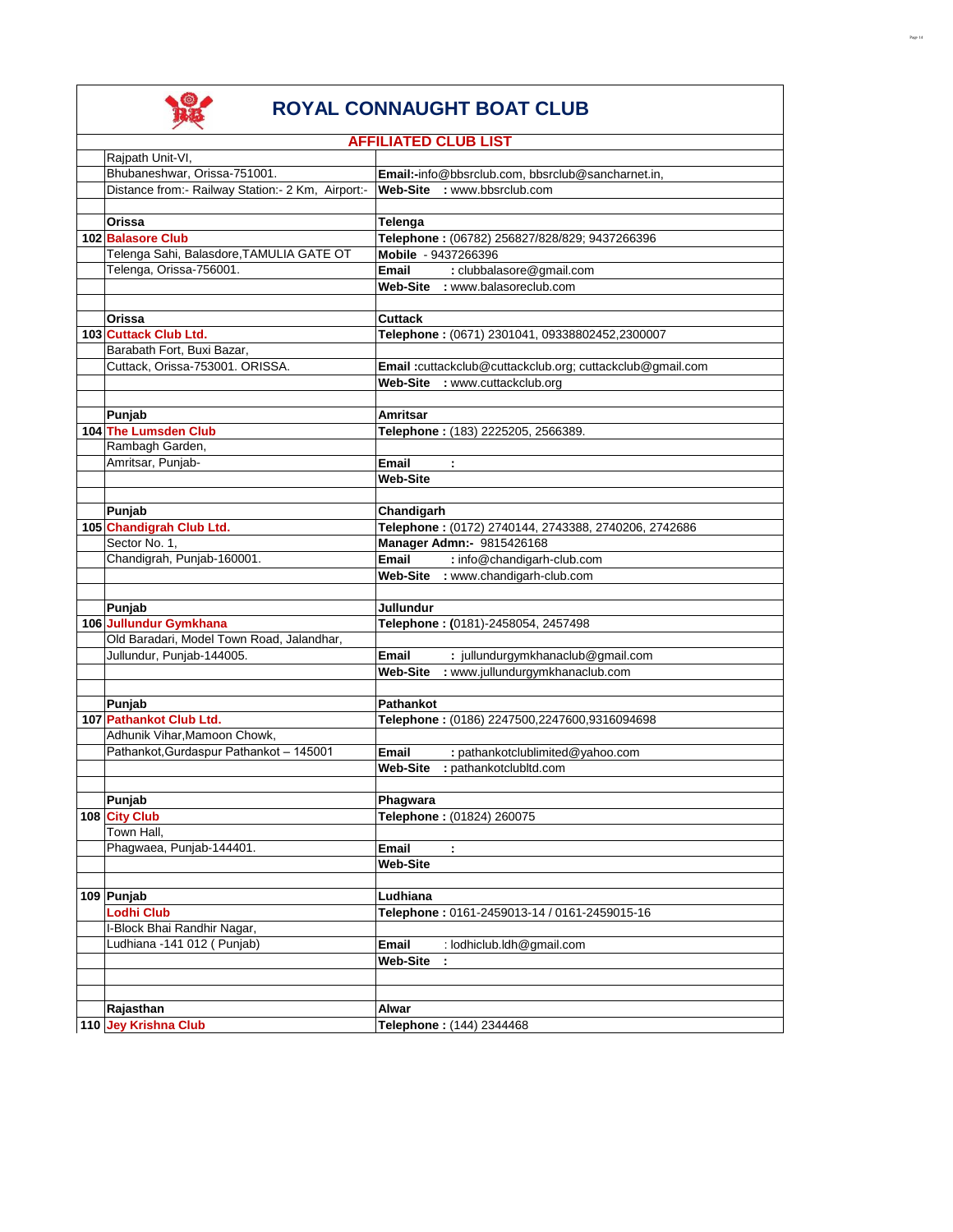

|                                                 | <b>AFFILIATED CLUB LIST</b>                                     |
|-------------------------------------------------|-----------------------------------------------------------------|
| VINAY MARG,                                     |                                                                 |
| ALWAR, Rajasthan-301 001.                       | Email<br>: jeykrishnaclub@rediffmail.com                        |
|                                                 | Web-Site<br>: www.jeykrishnaclub.com                            |
|                                                 |                                                                 |
| Rajasthan                                       | Jaipur                                                          |
| 111 Emerald Garden Club Ltd.                    | Telephone: (141)7737555509, 7737555512, 8233055513, 8233055514, |
| 712/1, Rampura Road, Jaisinghpura (Bhakrota),   |                                                                 |
| Opp. Ajmer Road, Jaipur, Rajasthan, India       | Email<br>: info@emeraldgardenclub.com                           |
| Pin Code - 302026                               | Web-Site<br>: www.emeraldgardenclub.com                         |
|                                                 |                                                                 |
| Rajasthan                                       | Jaipur                                                          |
| 112 Jai Club                                    | Telephone: (0141) 2372321,2372322,                              |
| Mahaveer Marg, C- Scheme,                       | 237,235,123,723,662,000,000                                     |
| Jaipur, Rajasthan-302001.                       |                                                                 |
|                                                 | Email:- jaiclub@hotmail.com                                     |
|                                                 | Web-Site : www.jaiclub.in                                       |
|                                                 |                                                                 |
| Rajasthan                                       | Jaipur                                                          |
| 113 Jaipur Club Ltd.                            | Telephone : 0141-2224223, 0141-2224224                          |
| Near Ajmer Road Flyover, (Opp.) PWD Office,     |                                                                 |
| Jacob Road, Opp. P. W. D. Office,               | <b>Email</b><br>: jaipurclubltd@gmail.com                       |
| Jaipur, Rajasthan-302006.                       | <b>Web-Site</b><br>: www.jaipurclub.in                          |
|                                                 |                                                                 |
| Jaipur                                          | Jaipur                                                          |
| <b>114 JAIPUR GYMKHANA CLUB</b>                 | Telephon: 0141-2585541, 2585542, 8947970000                     |
| Nandan Greens, Village Bagru Khurd,             | E-mail:- jaipurgymkhana@gmail.com                               |
| Jaipur - 302026 (Rajasthan)                     |                                                                 |
|                                                 |                                                                 |
| Rajasthan                                       | Jaisalmer                                                       |
| 115 Jaisal Club Ltd.                            | Telephone: (02992) 255555, 254999, 098292-55555                 |
| Jethwai Road,                                   | E-mail<br>: +91 9784311100, +91 9950332222                      |
| Jaisalmer, Rajasthan-345001.                    | Email<br>: jaisalclub24x7@gmail.com                             |
| Distance from :- Air Port: 3 Kms. Bus Station : | Web-Site : www.jaisalclub.com                                   |
| Railway Station: 2 Kms                          |                                                                 |
|                                                 |                                                                 |
| Rajasthan                                       | Jodhpur                                                         |
| 116 The Utamber Club                            | Telephone: (291) 3291116                                        |
| Rai-Ka-Bagh,                                    |                                                                 |
| Jodhpur, Rajasthan-342006.                      | Email<br>: utamberclub@gmail.com                                |
|                                                 | <b>Web-Site</b><br>: www.theutamberclub.com                     |
|                                                 |                                                                 |
| Rajasthan                                       | Jodhpur                                                         |
| 117 Umed Club                                   | Telephone: (291) 2511010,2619999,2629999                        |
| Old Public Park road, near                      | : 2512024<br>Fax                                                |
| Gaushala Sports Complex,                        | Email<br>: secretary@umedclub.com                               |
| Jodhpur, Rajasthan-342006.                      | Web-Site<br>: www.umedclub.com                                  |
|                                                 |                                                                 |
| Rajasthan                                       | <b>Udaipur</b>                                                  |
| 118 Field Club                                  | Telephone: (0294) 2560105, 2416199                              |
| Fatepura,                                       | Guest House: 0294-2421312                                       |
| Udaipur, Rajasthan-313004.                      | Email: fieldclubindia@fieldclubindia.com,                       |
| Distance from:-Air Port-21 km-Railway Station-  | reservation@fieldclubindia.com                                  |
|                                                 | Web-Site<br>: www.fieldclubindia.com                            |
|                                                 |                                                                 |
| Rajasthan                                       | Jodhpur                                                         |
| 119 Jodhpur Gymkhana Club                       | Telephone: (0291) 2511489, 9414149526,2511390,2511489           |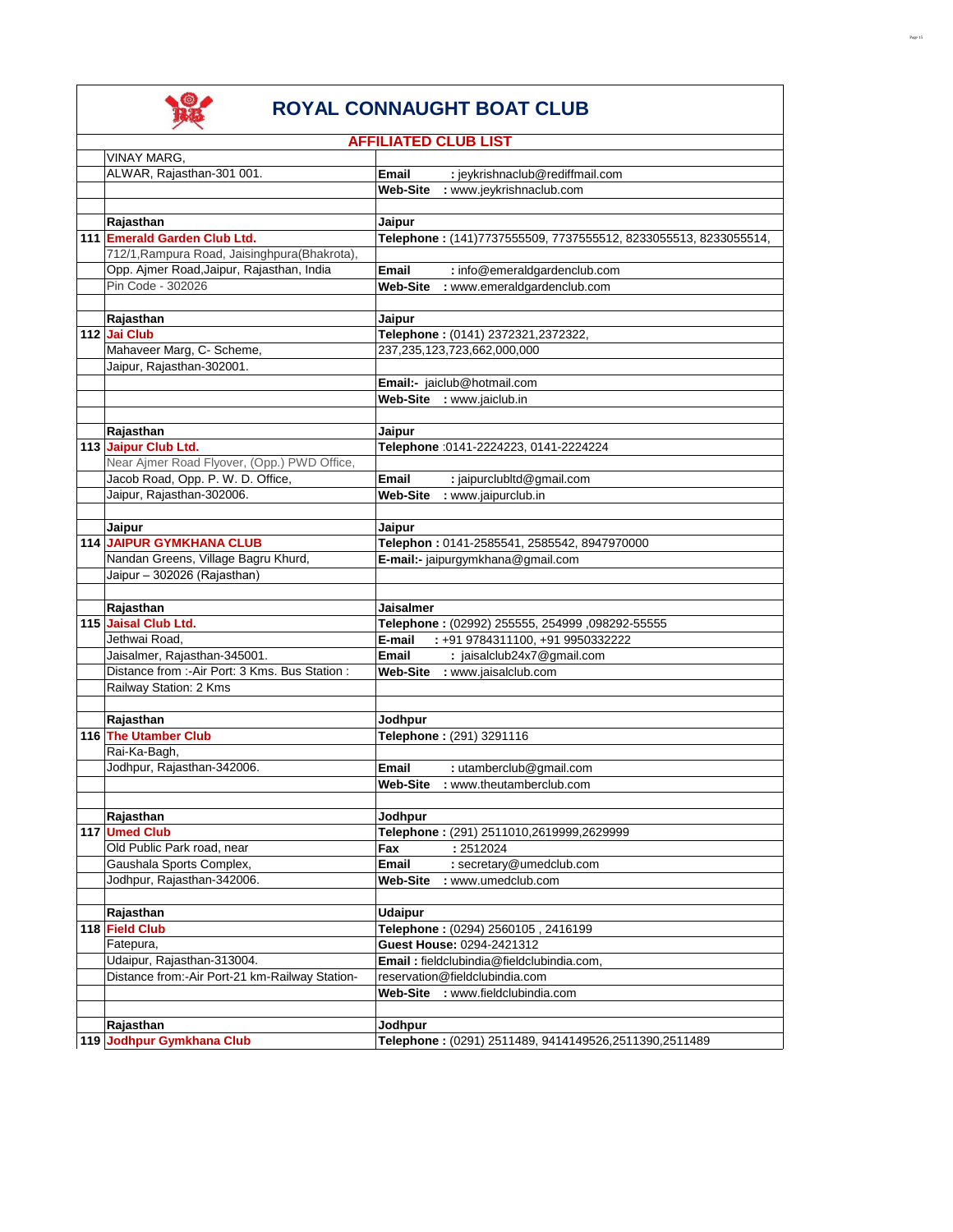|                                                | <b>AFFILIATED CLUB LIST</b>                                     |
|------------------------------------------------|-----------------------------------------------------------------|
| The Shikargarh Palace, Shikargarh,             | Mobile: +91 93514 80216                                         |
| Jodhpur, Rajasthan-342001.                     | : jodhpurgymkhana@rediffmail.com<br>Email                       |
| Distance from:- From Airport: 15 minutes,      | Web-Site : www.jodhpurgymkhanaclub.com                          |
| <b>Bus Station:10 Minutes</b>                  |                                                                 |
|                                                |                                                                 |
| Rajsthan                                       | Ajmer                                                           |
| 120 Ajmer Club                                 | Telephone: (145) 2627003, 2324303, 2621322.                     |
| Civil Lines,                                   | Mob. No. 7737520220                                             |
| Ajmer, Rajsthan-305002                         | : info@ajmerclub.co.in, ac.ajmer@rediffmail.com<br><b>Email</b> |
|                                                | Web-Site : www.ajmerclub.co.in                                  |
|                                                |                                                                 |
| Rajasthan                                      | Jodhpur                                                         |
| 121 Jodhpur Club                               | Telephone: 0291-2611555, 9829255555                             |
| 774, 1st Floor,"NARAYAN", Near Bafna Hospital, | Email<br>: info@jodhpurclub.com                                 |
| 5th Chopasani Road, Jodhpur,                   | Web-Site<br>:www.jodhpurclub.com                                |
| Jodhpur-342 003, Rajasthan,                    |                                                                 |
|                                                |                                                                 |
| Rajasthan                                      | <b>Jaisalmer</b>                                                |
| 122 Golden City Club                           | Telephone: Mob. 8696891200, 9928128293                          |
| Jethwai Road, RLLCO Colony,                    | Email<br>: nicerajasthan293@gmail.com                           |
| Jaisalmer -345 001, Rajasthan,                 | :www.goldencityclub.com<br>Web-Site                             |
|                                                |                                                                 |
|                                                |                                                                 |
| Rajasthan                                      | Jodhpur                                                         |
| 123 Siddharth Millionaire Country Club &       | Telephone: Mob. 6378439277,0291-2758820,                        |
| Vinod Tower 401, L.I.G.H, Chopasani Road,      | Email<br>$:$ info@siddharthclub.com                             |
|                                                | Web-Site                                                        |
| Jodhpur-342008 (Rajasthan)                     | :http://www.siddharthclub.com                                   |
|                                                |                                                                 |
| Rajasthan                                      | Kota                                                            |
| 124 Kota Club Limited                          | Telephone: +91-88759-95555, 0744-211 2663                       |
| 08th K.M. Kaithoon Road,                       | :kota.club@gmail.com<br>Email                                   |
| Kota (Rajasthan) - 324004                      | :www.kotaclub.com<br>Web-Site                                   |
|                                                |                                                                 |
|                                                |                                                                 |
| Tamil Nadu                                     | Chennai                                                         |
| 125 CELEBRITY CORPORATE CLUB                   | Telephone: (044)0 - 28587979 / 28587799 / 28585599              |
| NO.3, ANNA SALAI, CITY CENTRE PLAZA, 5TH       |                                                                 |
| CHENNAI, Tamil Nadu-600 002.                   | <b>Email</b><br>: info@celebritycorporateclub.com;              |
|                                                | Web-Site : www.celebritycorporateclub.com                       |
|                                                |                                                                 |
| <b>Tamil Nadu</b>                              | Chennai                                                         |
| 126 Cosmopolitan Club                          | Telephone: (044)28525836, 28525141, 28525004, 28413853-         |
| Post Box No. 371, 63, Anna Salai,              | : 28414356<br>Fax                                               |
| Chennai, Tamil Nadu-600002.                    | Email<br>: contact@cosmoclubchennai.com;                        |
|                                                | contact@cosmoclubchennai.com                                    |
|                                                | Web-Site : www.cosmoclubchennai.com                             |
|                                                |                                                                 |
| Tamil Nadu                                     | Chennai                                                         |
| 127 Madras Boat Club                           | Telephone: (44) 24339289, 24354751                              |
| No.2, 3rd Avenue, Boat Club Road,              |                                                                 |
| Raja Annamalaipuram,                           | <b>Email:</b> info@madrasboatclub.com;madrasboatclub@gmail.com  |
| Chennai, Tamil Nadu-600028.                    | : www.madrasboatclub.in<br>Web-Site                             |
|                                                |                                                                 |
| <b>Tamil Nadu</b>                              | Chennai                                                         |
| 128 The Legue Club                             | Telephone: (044) 42914914                                       |
|                                                |                                                                 |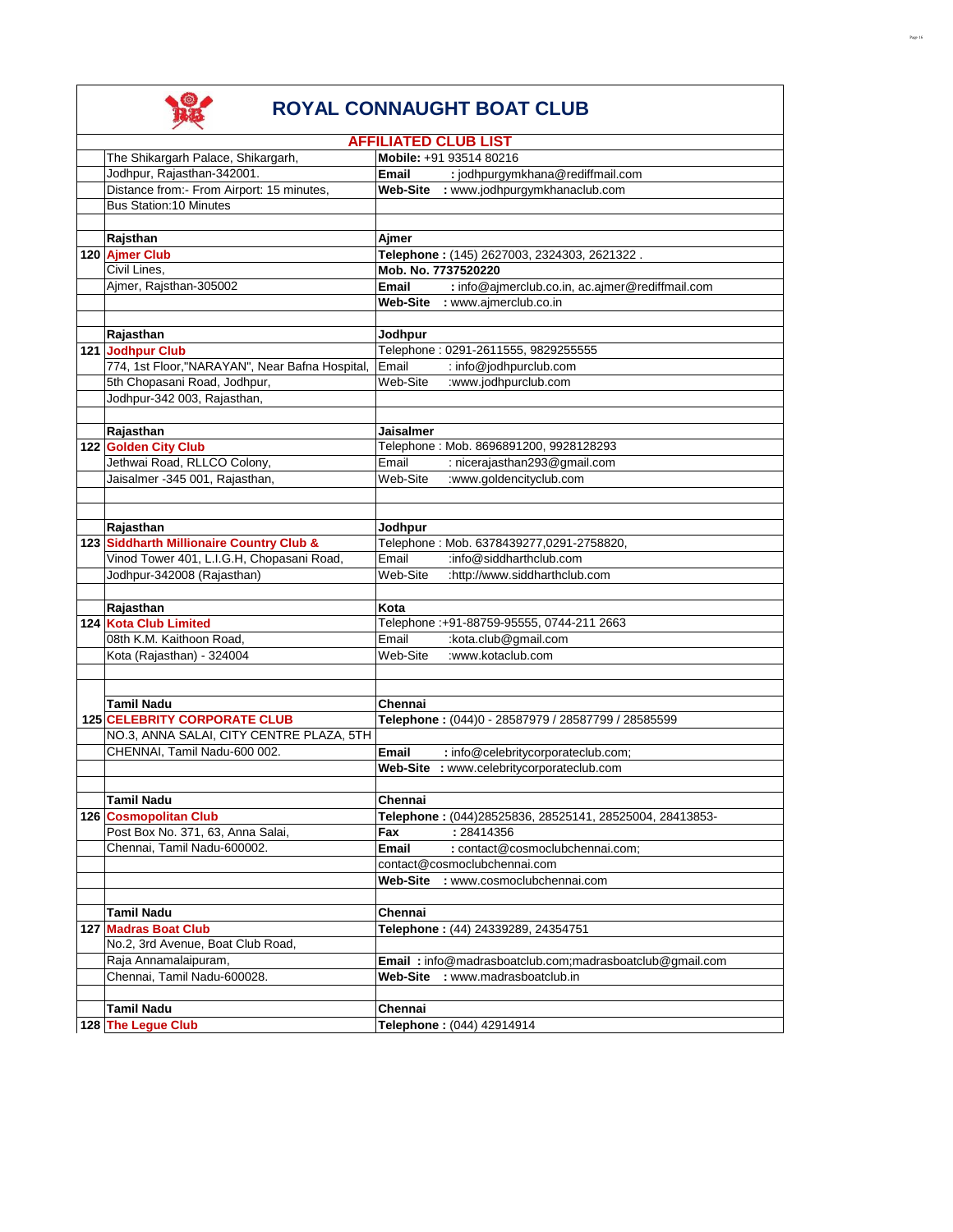

|                                                  | <b>AFFILIATED CLUB LIST</b>                                                     |
|--------------------------------------------------|---------------------------------------------------------------------------------|
| 31, Jawaharlal Nehru Salai                       | 9444275588   9840053195, 9894998203   9952984055                                |
| 100 ft Road, Near M.M.D.A. Signal,               | Email :leagueravi@gmail.com,ramesh@theleagueclub.in                             |
| Chennai. Tamil nadu- 600106.                     | contact@theleagueclub.in                                                        |
|                                                  | Web-Site : www.theleagueclub.in                                                 |
|                                                  |                                                                                 |
| <b>Tamil Nadu</b>                                | Chennai                                                                         |
| 129 The Presidency Club                          | Telephone: (44) 2822 6881 / 7, 4214 6805                                        |
| "FAIRLAWNS" 51, Ethiraj Salai,                   |                                                                                 |
| Chennai. Tamil Nadu-600008.                      | <b>Email</b><br>: admn@thepresidencyclub.com                                    |
|                                                  | : www.thepresidencyclub.com<br><b>Web-Site</b>                                  |
|                                                  |                                                                                 |
| <b>Tamil Nadu</b>                                | Chennai                                                                         |
| 130 Wellington Gymkhana                          | Telephone: (0423) 2244043, 2244030,2244059,2244050                              |
| Wellington - Nilgiris,                           |                                                                                 |
| Chennai, Tamil Nadu-643231.                      | <b>Email</b>                                                                    |
|                                                  | : secretary@wellingtongymkhanaclub.co.in;<br>admin@wellingtongymkhanaclub.co.in |
|                                                  |                                                                                 |
|                                                  | Web-Site : www.wellingtongymkhanaclub.co.in                                     |
|                                                  |                                                                                 |
| <b>Tamil Nadu</b>                                | Coimbatore                                                                      |
| 131 The Coimbatore Cosmopolitan Club             | Telephone: (0422) 2223969,4392582, 4393074,72, 2302333                          |
| 1-5, East Club Road, 200, Race Course,           |                                                                                 |
| Coimbatore, Tamil Nadu-641018.                   | Email: coimbatoreclub.office@gmail.com, cbecosmo@gmail.com                      |
|                                                  | cbecosmo@gmail.com,coimbatoreclub.manager@gmail.com                             |
|                                                  | Web-Site : http://www.coimbatoreclub.com/                                       |
|                                                  |                                                                                 |
| <b>Tamil Nadu</b>                                | Coimbatore                                                                      |
| 132 The R. S. Puram Club                         | Telephone: (0422) 2547021, 2547022,                                             |
| 1, Subramaniam Road, R. S. Puram,                |                                                                                 |
| Coimbatore, Tamil Nadu-641002.                   | <b>Email</b><br>: info@rspuramclubcoimbatore.org,                               |
|                                                  | r.s.puramclub@gmail.com                                                         |
|                                                  | Web-Site : www.rspuramclubcoimbatore.org                                        |
|                                                  |                                                                                 |
| <b>Tamil Nadu</b>                                | Kanyakumari                                                                     |
| 134 The Ramavarmapuram Club                      | Telephone: (04652) 235428, 235429                                               |
| 417, K.P. Road, Ramavarmapuram, Nagercoil,       |                                                                                 |
| Kanyakumari, Tamil Nadu - 629001.                | <b>Email</b><br>: rvcnagercoil1937@gmail.com                                    |
|                                                  | <b>Web-Site</b><br>: www.theramavarmapuramclub.in                               |
|                                                  |                                                                                 |
| <b>Tamil Nadu</b>                                | Kodaikanal                                                                      |
| 135 Kodaikanal Boat & Rowing Club                | Telephone: (04542) 241315, 240894                                               |
| Lake Road, Chennai,                              |                                                                                 |
| Kodaikanal. Tamil Nadu-624101.                   | : kodaikanalboatclub@gmail.com<br>Email                                         |
| Distance from:- Airport-125 km, Railway station- | <b>Web-Site</b><br>÷                                                            |
|                                                  |                                                                                 |
| <b>Tamil Nadu</b>                                | <b>Nilgiris</b>                                                                 |
| 136 Ootacamund Gymkhana                          | Telephone: (0423) 2442254, 2448497.                                             |
| Club Finger Post Ootacamund,                     | Mobile:- 9488773351                                                             |
| Nilgiris, Tamil Nadu- 643000.                    | Email<br>: ootygym@yahoo.in; info@ootygymkhana.club                             |
|                                                  | : www.ootygolfclub.org<br>Web-Site                                              |
|                                                  |                                                                                 |
| <b>Tamil Nadu</b>                                | Ooty                                                                            |
| 137 Presidency Club(Regd.)                       | Telephone: (0423) 2452310, 244116, 244527                                       |
| Adjacent to Breeks Stadium, Opp. Anna Stadium,   |                                                                                 |
|                                                  |                                                                                 |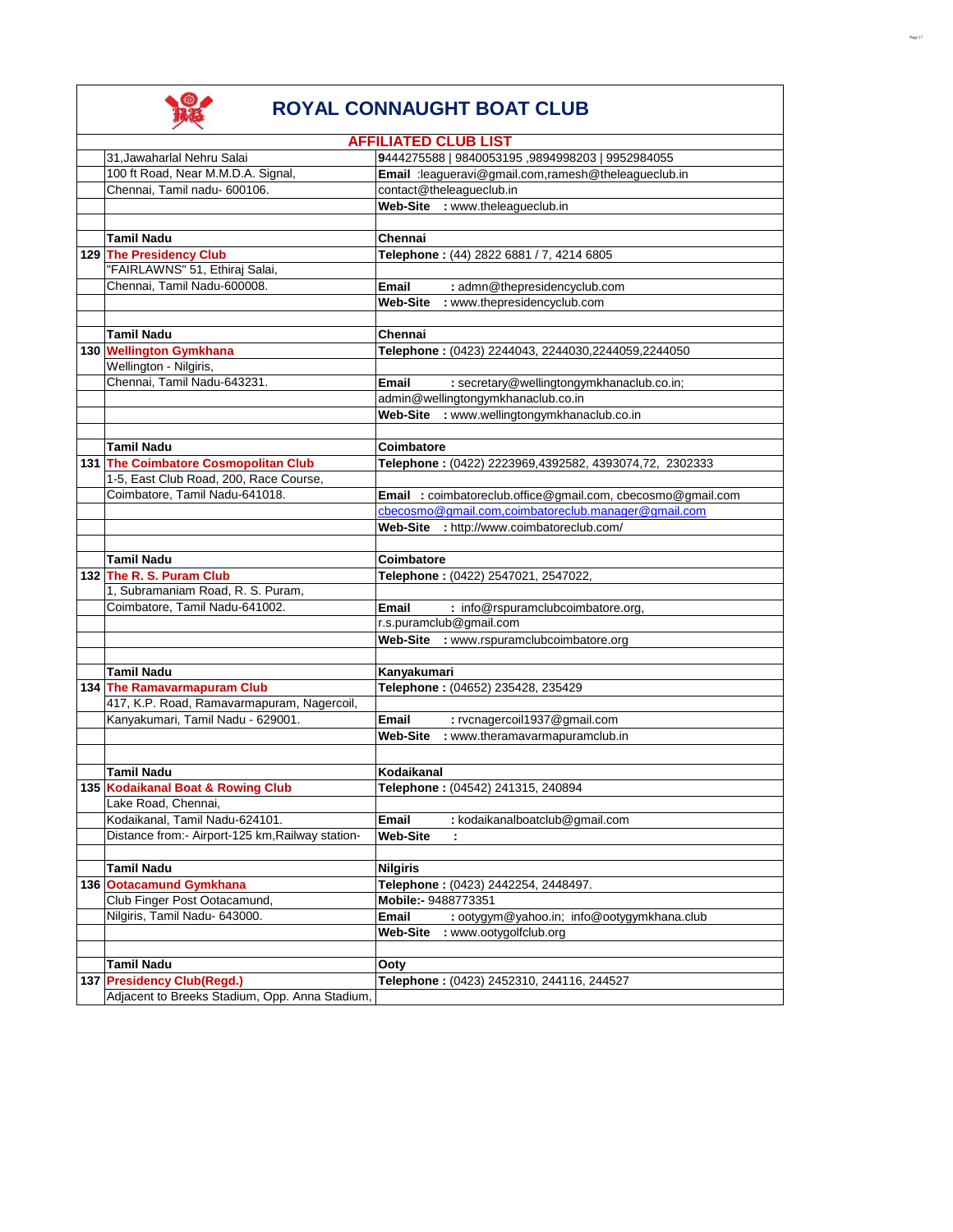

|                                                 | <b>AFFILIATED CLUB LIST</b>                               |
|-------------------------------------------------|-----------------------------------------------------------|
| Kelso Road.                                     | Email: mail@presidencyclub.com; presidencyclub@ymail.com; |
| Ooty, Tamil Nadu-643001.                        | mail@presidency.com                                       |
|                                                 | Web-Site : www.presidency.com                             |
|                                                 |                                                           |
| <b>Tamil Nadu</b>                               | <b>Salem</b>                                              |
| 138 Salem Club                                  | Telephone: (0427) 2314040, 2311520,503-370-2808           |
| Hasthampatty,                                   |                                                           |
| Salem, Tamil Nadu-636007.                       | Email<br>: office@salemcityclub.com                       |
|                                                 | : jessica@salemcityclub.com<br><b>Web-Site</b>            |
|                                                 |                                                           |
| <b>Tamil Nadu</b>                               | <b>Nilgiris</b>                                           |
| 139 Gudalur Cosmopolitan Club                   | Telephone<br>:04262-261842,089035 61842.                  |
| Mysore Road, M.T.Nagar,                         |                                                           |
| GUDALUR. The Nilgiris.643212                    | :gudalurcosmo@gmail.com<br>Email                          |
| Tamil Nadu INDIA                                | :www.gudalurcosmoclub.com<br>Web-Site                     |
|                                                 |                                                           |
| <b>Tamil Nadu</b>                               | Madurai                                                   |
| 140 The Madurai Union Club                      | Telephone<br>:0452 - 2530105, 2522808, 2521945.           |
| No 9, Tamukkam Park Road, Tallakulam,           |                                                           |
| Near Gandhi Museum,                             | Email<br>:unionclub1883@yahoo.com                         |
| Madurai - 625020. (Tamil Nadu India)            | :http://themaduraiunionclub.com/<br>Web-Site              |
|                                                 |                                                           |
| <b>Uttar Pradesh</b>                            | Agra                                                      |
| 141 Agra Club                                   | Telephone: (0562) 2226606/ 9, 2226579,                    |
| 191, The Mall,                                  | 22,263,819,412,261,600                                    |
| Agra Cantt, Agra-282001 Uttar Pradesh           | Email<br>: info@agraclub.com; club.agra@yahoo.co.in       |
| Agra Club is about 3 km from Agra Cantt Railway | <b>Web-Site</b><br>: www.agraclub.com                     |
| approx 2 km from Idgah Bus Stand 5 km from      |                                                           |
|                                                 |                                                           |
| <b>Uttar Pradesh</b>                            | Firozabad                                                 |
| 142 Firozabad Club Ltd.                         | Telephone: (5612) 260123, 242803                          |
|                                                 |                                                           |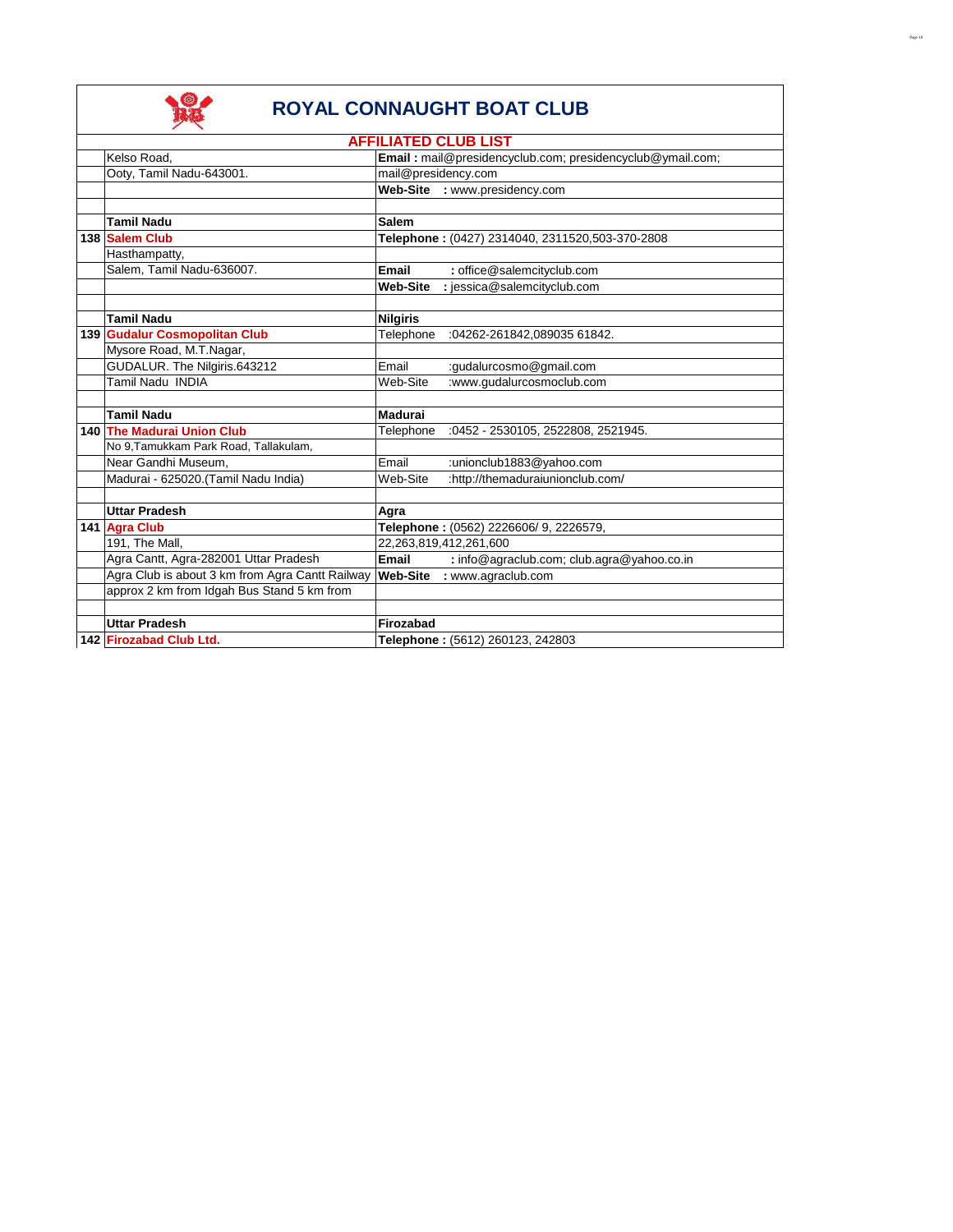

|                                                  | <b>AFFILIATED CLUB LIST</b>                             |
|--------------------------------------------------|---------------------------------------------------------|
| Opp. Monark Hotel, Bypass Road,                  |                                                         |
| Firozabad, Uttar Pradesh-283203.                 | : firozabadclubltd@rediff.com<br><b>Email</b>           |
|                                                  | <b>Web-Site</b>                                         |
|                                                  |                                                         |
| <b>Uttar Pradesh</b>                             | <b>Jharkhand</b>                                        |
| 143 Ranchi Gymkhana Club                         | Telephone: (0651) 2275667, 3291390, 2275668             |
| Dipatoli, Ranchi,                                | Fax<br>: 2275693                                        |
| Jharkhand, Uttar Pradesh-834009.                 | Email<br>: ranchi_gymkhana@rediffmail.com               |
| PROXIMITY TO DOWNTOWN:- From Airport:15          | : www.ranchigymkhana.com<br><b>Web-Site</b>             |
| From Railway Station: 7 KMs                      |                                                         |
|                                                  |                                                         |
| <b>Uttar Pradesh</b>                             | Kanpur                                                  |
| 144 Cawnpore Club Ltd.                           | Telephone: (512) 2380331 - 336, 2383178                 |
| 33, Cantonment,                                  |                                                         |
| Kanpur, Uttar Pradesh-208004.                    | <b>Email</b><br>: office@cawnporeclub.com;              |
| kms.                                             | cawnpore_club@yahoo.com                                 |
|                                                  | Web-Site : www.cawnporeclub.com                         |
|                                                  |                                                         |
| <b>Uttar Pradesh</b>                             | Lucknow                                                 |
| 145 Mahomed Bagh Club Ltd.                       | Telephone: (0522) 2480487, 2480045                      |
| 202, Mahatma Gandhi Marg, opposite Surya         |                                                         |
| Lucknow Cantt. Uttar Pradesh-226002.             | Email: mbclub.locknow@gmail.com;                        |
|                                                  | mbclub.lucknow@gmail.com                                |
|                                                  | Web-Site : www.mbclubluckmow.org                        |
|                                                  |                                                         |
| <b>Uttar Pradesh</b>                             | Lucknow                                                 |
| 146 Oudh Gymkhana Club                           | Telephone : Office: +91 (0522) 2202013, +91 522 4107060 |
| Kaiserbag,                                       | Email<br>: ogclko@gmail.com                             |
| Lucknow, Uttar Pradesh-226001.                   | : www.ogc.org.in<br>Web-Site                            |
| Distance from:- Airport-15 km, Railway station-3 |                                                         |
|                                                  |                                                         |
| <b>Uttar Pradesh</b>                             | Varanasi                                                |
| 147 Benares Club Ltd.                            | Telephone: (542) 2500508, 2500351                       |
| S- 2/ 650. Club Road.                            |                                                         |
| Varanasi, Uttar Pradesh-221002.                  | Email<br>: benaresclub@gmail.com                        |
|                                                  | : www.benaresclub.com<br><b>Web-Site</b>                |
|                                                  |                                                         |
| <b>UTTARAKHAND</b>                               | <b>Dehradun</b>                                         |